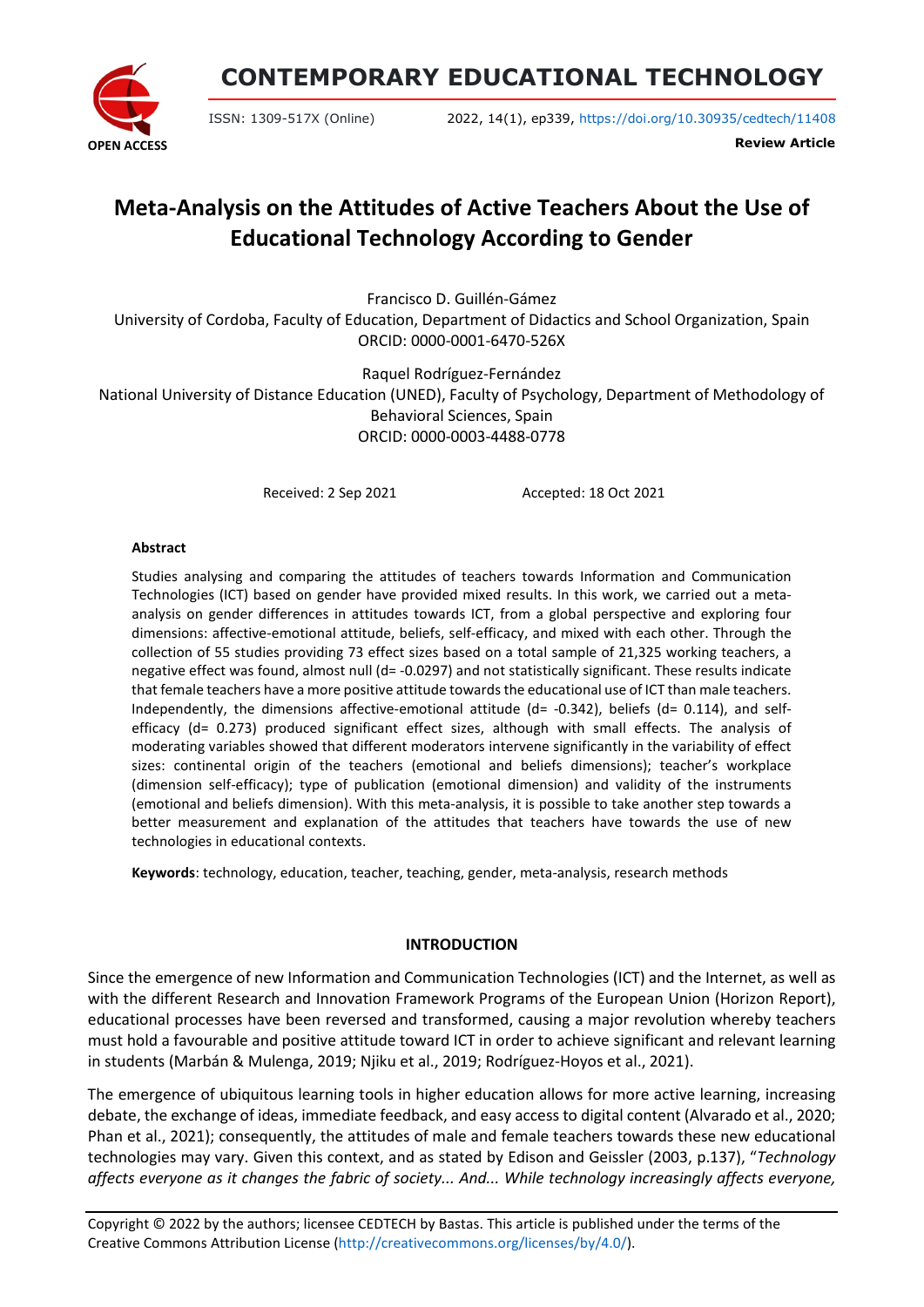*not all individuals view this trend as positive*". Thus, it is not entirely clear whether previous research findings on the attitude of teachers towards technology are still relevant data today as they could be obsolete.

The attitude towards educational technology has raised different questions for researchers about the relationship between culture and attitude towards technology. Some relate it to the cultural and environmental conditions surrounding the individual, which shape their attitudes towards ICT and, subsequently, their use (Azmi et al., 2021; Collis, 1999; Islahi, 2019; Li & Kirkup, 2007; Zyad, 2016). In other words, there could be a symbiotic relationship between technology and society (Carpi & Iacus, 2021) since, "the creation of a technology does not occur in a vacuum but instead encompasses social and cultural phenomena" (Davies, 2004, p. 163).

Against this background, it is important to analyse the results of those studies that measure the attitudes only of active teachers towards technology, since the meta-analyses on this topic carried out by Whitley (1997), Liao (1999), and Cai et al. (2017) did not focus solely on active teachers, since they used different types of samples (elementary, secondary, and college students, employees, teachers, adults, and mixed samples, among others), so that it was not possible to identify a specific view of the attitudes towards technology of each group. Therefore, this study contributes to focusing exclusively on analysing gender differences, or the lack of thereof, in working teachers' attitudes toward educational technology.

# **BACKGROUND**

The concept of attitude refers to an individual's behaviour regarding a particular issue, therefore it effects on a personal level (Njiku et al., 2019). Eagly and Chaiken (1998) define an attitude as *"a psychological* tendency that is expressed by evaluating a particular entity with some degree of favour or disfavour (p. 269)". In a technological context, attitudes towards technology could refer to feelings, likes, or dislikes toward technology (Tuncer, 2012; Vega-Gea et al., 2021). The conceptualisation of attitude has not been the same in all previous studies. Different terms can be found in the scientific literature. Each of these terms will be discussed in depth below.

# **Affective, Cognitive and Behavioural Beliefs**

Authors such as Ostrom (1969) or Norman (1975) consider that attitudes are configured by 3 dimensions: affective, cognitive and behavioral. Affective attitudes refer to "positive or negative" feelings about an issue; cognitive attitudes are based on the beliefs that a person has learned through their life experience; and behavioural attitudes are focused on the behaviour and intention that an individual has when faced with a certain situation where they must act.

If the attitude of teachers is analysed from this prism in relation to gender, different studies did not find statistically significant differences between them (Abdelrahman et al., 2019; Bakr, 2011; Kilinc et al., 2016). These results can be interpreted as a reflection of the democratisation process of equal opportunities in access to technological infrastructure and devices in this century (Albirini, 2006). However, not all studies have corroborated this view, as some have found differences in favour of women (Alodail, 2016; Noori, 2019). According to Alodail (2016), these differential results may be due to teachers finding it difficult to change their habits to initiate themselves into a new, unknown world with a wide range of ICT resources, but that once they begin to become familiar with their use, teachers begin to realise the usefulness that they have in their daily teaching.

# **Emotional Attitudes**

Authors such as Loyd and Gressard (1984) or Kilinc et al. (2016) have classified attitudes towards technology as emotions or feelings (positive or negative), translated in terms of anxiety, interest or taste. Technological anxiety is defined as a degree of fear or negative emotional state experienced by an individual when using technology (Bozionelos, 2001). However, there are authors who claim that both positions can be closely related, since even if a teacher thinks that technology is a positive thing, they may avoid using it because of anxiety about, contempt for, or inaccessibility of technological devices (Eichenold, 2008).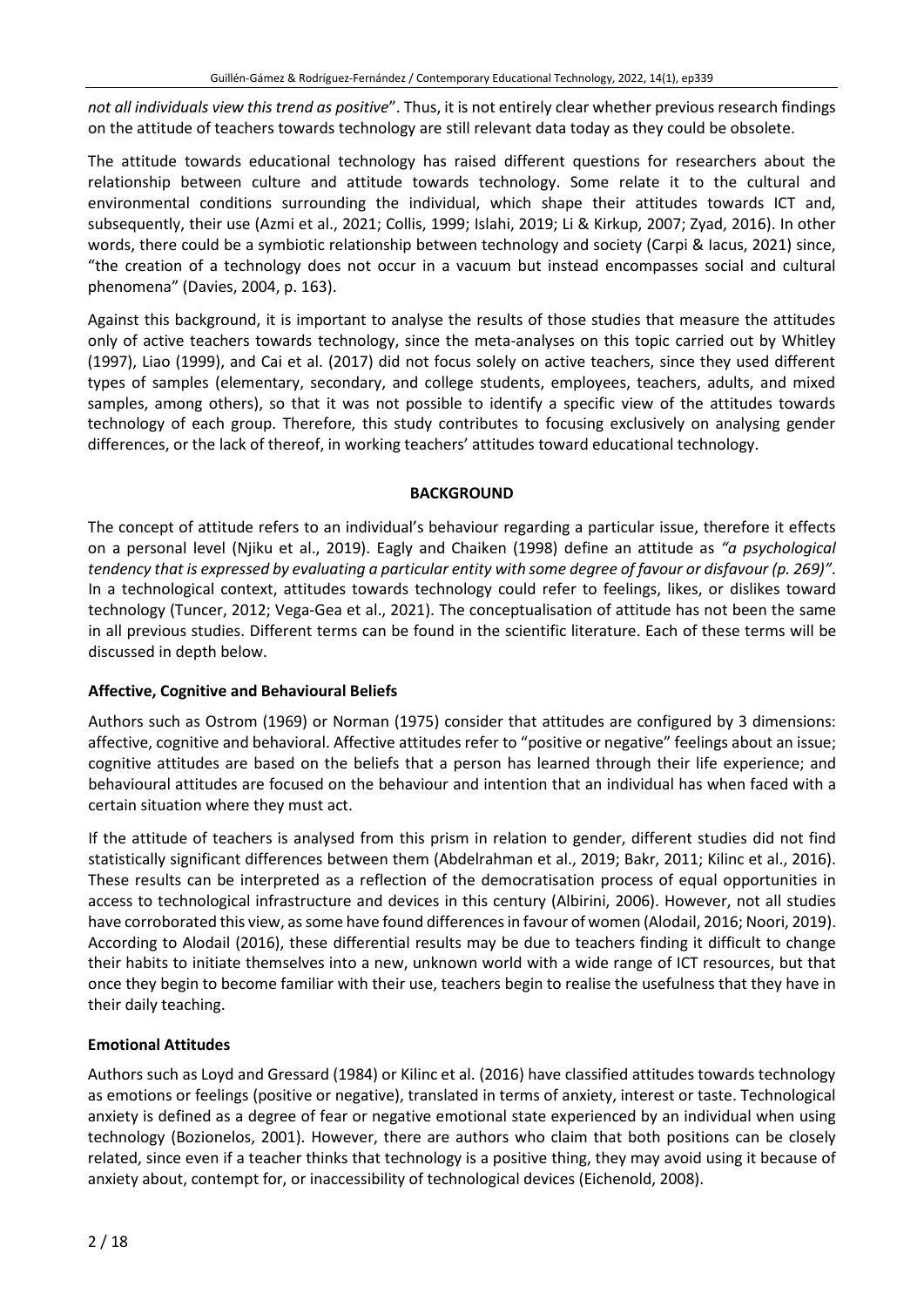If the attitude of teachers between both genders are analysed, from the position of anxiety towards technology, several studies found significant differences (Awofala et al., 2017; Çakir, 2014; Halder & Chaudhuri, 2011; Papaioannou & Charalambous, 2011), where female teachers tend to be more nervous than male teachers. Furthermore, Chua et al. (1999), in a meta-analysis of computer anxiety found that females were generally more anxious than males; however, the study was conducted with students rather than teachers, so attitudes among this group may be different. However, not all studies agree with these results. For instance, Semerci and Aydin (2018) analysed anxiety regarding the use of ICT in education with 353 teachers, finding that there were no differences between the both genders.

## **Self-efficacy Towards Technology**

In the study of attitudes, another variant of the term itself appears to refer to self-efficacy. Alden (1986, p. 461) states that, "efficacy concerns an individual's judgment of his or her ability to handle a situation well". In other words, the self-competence that an individual believes they possess to complete a certain task (Bandura, 1977). In technology, this refers to "a judgment of one's capability to use a computer" (Compeau & Higgins, 1995, p. 192). If beliefs about a person's self-efficacy in performing a task influence their commitment and perseverance in accomplishing it (Ünal et al., 2019), teachers' behavioural beliefs towards technology will significantly influence in the development of their digital competence (Moreira-Fontán et al., 2019).

Some studies suggest that female teachers are often considered less competent in their level of self-efficacy with technological devices (Hammack & Ivey, 2017; Sieverding & Koch, 2009). In contrast, a number of studies have found no gender effects (Scherer & Siddiq, 2015; Shapka & Ferrari, 2003).

# **Contribution of This Study**

During the last decades, society has witnessed an accelerated integration of ICTs in all sectors of life. With each new emergence of technological resources, the attitude of individuals toward that new development or technology may vary according to their interests, tastes, emotions, beliefs, or effectiveness. In the educational field, the digital competence of teachers, and specifically their attitude towards technology, has become more important than ever, taking into consideration the health crisis we are experiencing due to COVID-19, considering the acquisition of ICT knowledge relevant for the training of students and, consequently, to train competent graduates to being professionally and effectively adapted to the  $21<sup>st</sup>$ century labour market. With the importance that ICTs currently have in society, we argue that "either you update yourself digitally or you stay behind the times".

In the context of thisresearch, taking into consideration the meta-analyses on gender differencesin attitudes towards technology carried out by Whitley (1997), Liao (1999), and Chua et al. (1999), and given the time that has elapsed not only since the last study of this type (Cai et al., 2017) was conducted in 2017 (furthermore, in this last meta-analysis, the most current manuscript that the author used was from 2014), it is not entirely clear whether the results found are applicable at the beginning of this new decade.

The main difference of the present study with respect to other meta-analyses is that none of the previous ones has focused on analysing the gender differences associated with the technological attitude of a specific group, the teachers who are currently active, since the rest have used samples from different groups (students, future teachers who are not yet practicing, adults, among others). If technology advances by leaps and bounds, who does not claim that the teacher's attitude could also change. Furthermore, some of the moderating variables analysed in this study were not taken into consideration in most of the meta-analyses by these authors, such as the reliability and validity of the measurement instruments; and if they were taken into account, they were not analysed in depth, classifying the variables studied in a series of less exhaustive categories compared to the present study. The differences between the classification of the qualitative categories of the moderating variables analysed in this study and the rest of the meta-analyses are exposed in the discussion of the results, evidencing the contribution of this study.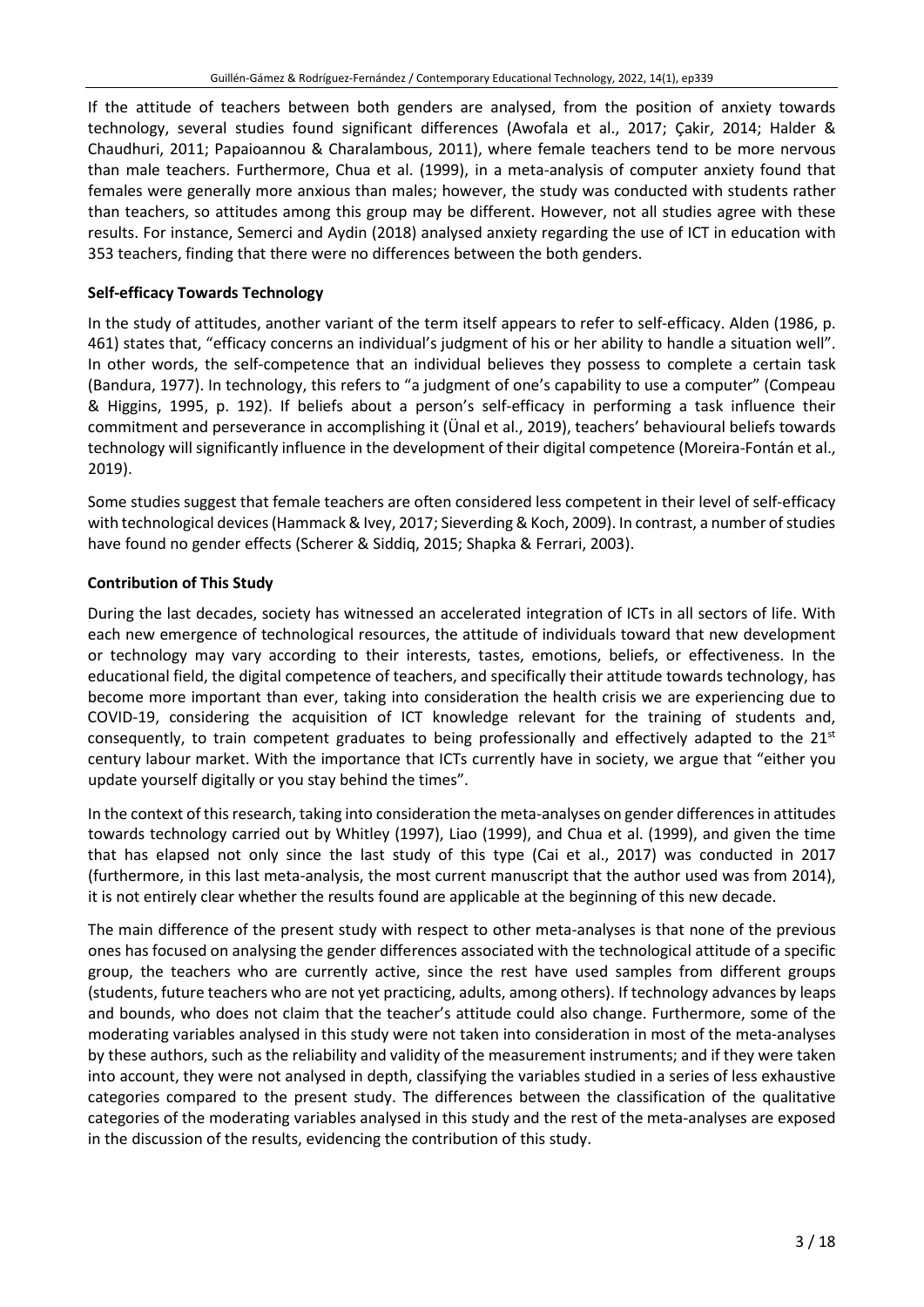Against this background, this study classifies the concept of attitude towards technology into four categories: affect, emotions (anxiety, enjoyment or interest), beliefs (affective, cognitive, and behavioural), and selfefficacy. There are many existing studies in the scientific literature in which the authors have created their own instruments to measure the concept of attitude, but they do not provide a sufficiently clear description of which category the items refer to. Therefore, in view of this situation, this type of study was classified as mixed research, following the advice of Cai et al. (2017).

The research questions addressed in this study are: (a) Are there differences in the attitudes to ICT of working teachers based on gender? (b) Are the effects of gender differences moderated by other variables, including attitudinal typology and methodological characteristics?

In order to answer these questions, the following objectives were set:

- To know if gender is a variable that moderates the effects on the global attitudes towards ICT in teachers (objective 1).
- To identify if there are different effects towards technology by gender according to the different types of attitudes (objective 2).
- To study if variables such as the continent where the study was carried out, the type of institution to which the teacher belongs, the type of publication and psychometric properties of the instruments are moderating variables of the potential relationship between attitudes towards ICT and the teacher's gender (objective 3).

#### **METHOD**

#### **Search Strategy**

The search was carried out in the following databases and web search engines: ScienceDirect, ProQuest Dissertations and Theses, PsycINFO and Google Scholar. For the search, the Boolean operators "and" / "or" were used, both in the title, abstract or keyword sections offered by the different databases. The word strings were as follows:

- Teachers' attitudes towards technology, teachers' attitude towards ICT, teachers' attitude toward computers, teachers' computer anxiety, teachers' technology anxiety, teachers' ICT anxiety, teachers' beliefs technology, teachers' beliefs computer, teachers' beliefs ICT, teacher's self-efficacy towards technology, teacher's self-efficacy towards computer, teacher's self-efficacy towards ICT.

#### **Inclusion and Exclusion Criteria**

The search period was established between January 1, 2000, and July 30, 2020. The inclusion criteria for the meta-analysis were the following:

- (a) the work reflected a comparison by gender
- (b) the sample used had to be active teachers
- (c) information on the sample size was provided
- (d) attitudes towards ICT were measured in ex post facto studies, using the mean and standard deviation or the value of the contrast statistic was provided
- On the contrary, the exclusion criteria were the following:
- (a) the work sample were adults, students, prospective teachers or other types
- (b) a comparison was not made based on the gender of the teaching staff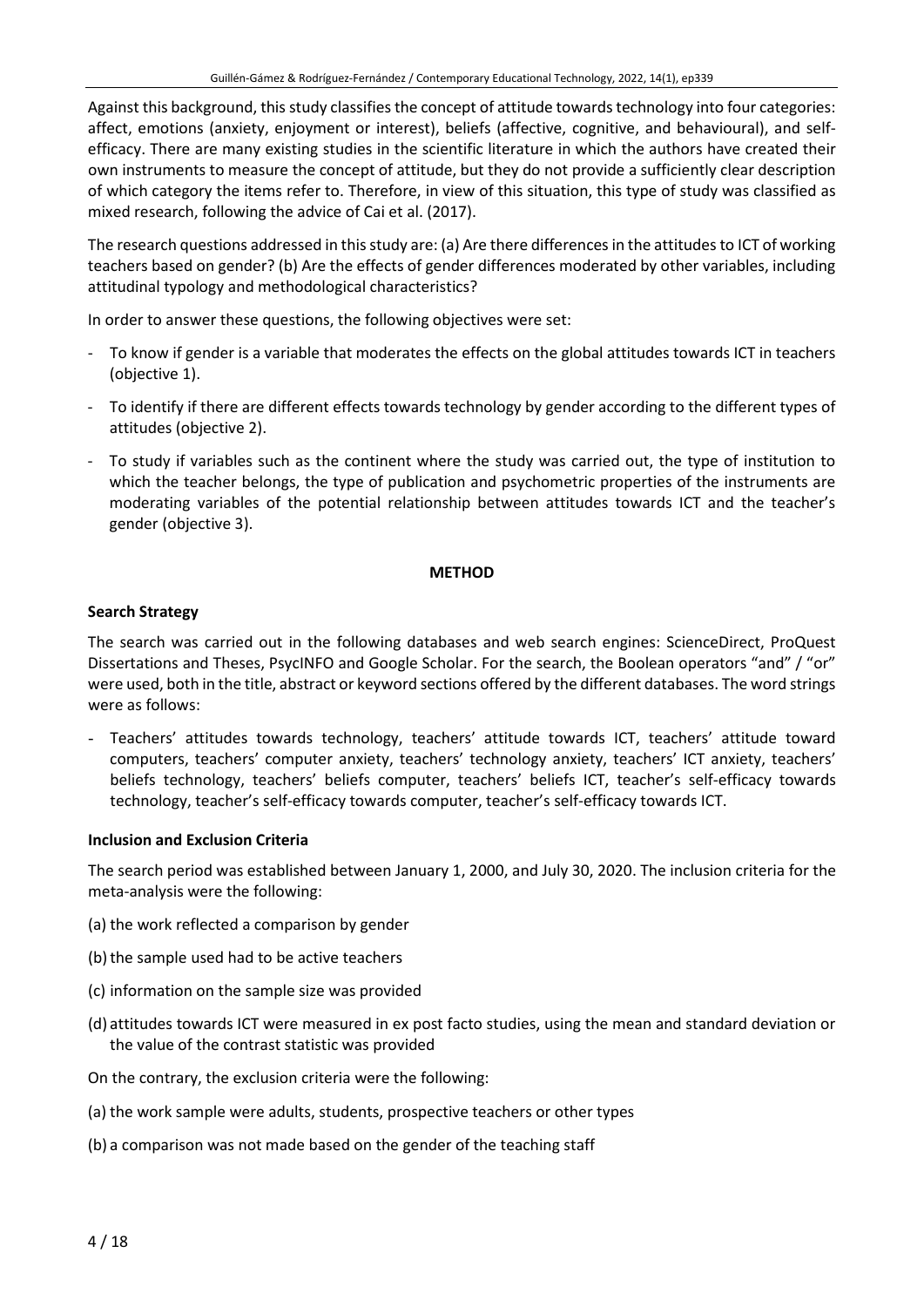

**Figure 1.** Flowchart of study selection

- (c) (f) they were not classified in the different dimensions that make up the attitude construct: emotional affection, beliefs, self-efficacy and mixed
- (d) (g) did not present the sample size, nor numerical data or the necessary statistics to calculate the effect size.

The flow chart in **Figure 1** details the steps followed, and the sample selected and excluded. These inclusion and exclusion procedures resulted in a sample of 55 studies.

# **Codification**

In addition to the sample size (number of female and male teachers) and the information used to calculate the effect sizes, the following data were also coded for each study:

- *Type of attitude.* The attitude measurement domain was coded into four categories, as previously established by Whitley (1997) or Cai et al. (2017) in their meta-analyses: affective-emotional attitude towards ICT, beliefs towards ICT, self-efficacy towards ICT and mixed.
- *Continent.* The continent where the study was carried out was coded with four levels: America, Africa, Asia and Europe. The rest of the continents were not coded as studies of these places were not selected.
- *Decade of publication.* This variable was coded with two levels:studies published between 2000 and 2009 and studies published between 2010 and 2020.
- *Type of teaching staff*. This variable was coded with two categories: early childhood, primary orsecondary education teacher and Higher Education teacher.
- *Publication format*. This variable was coded with 3 levels: articles published in scientific journals, doctoral theses and articles published at conferences.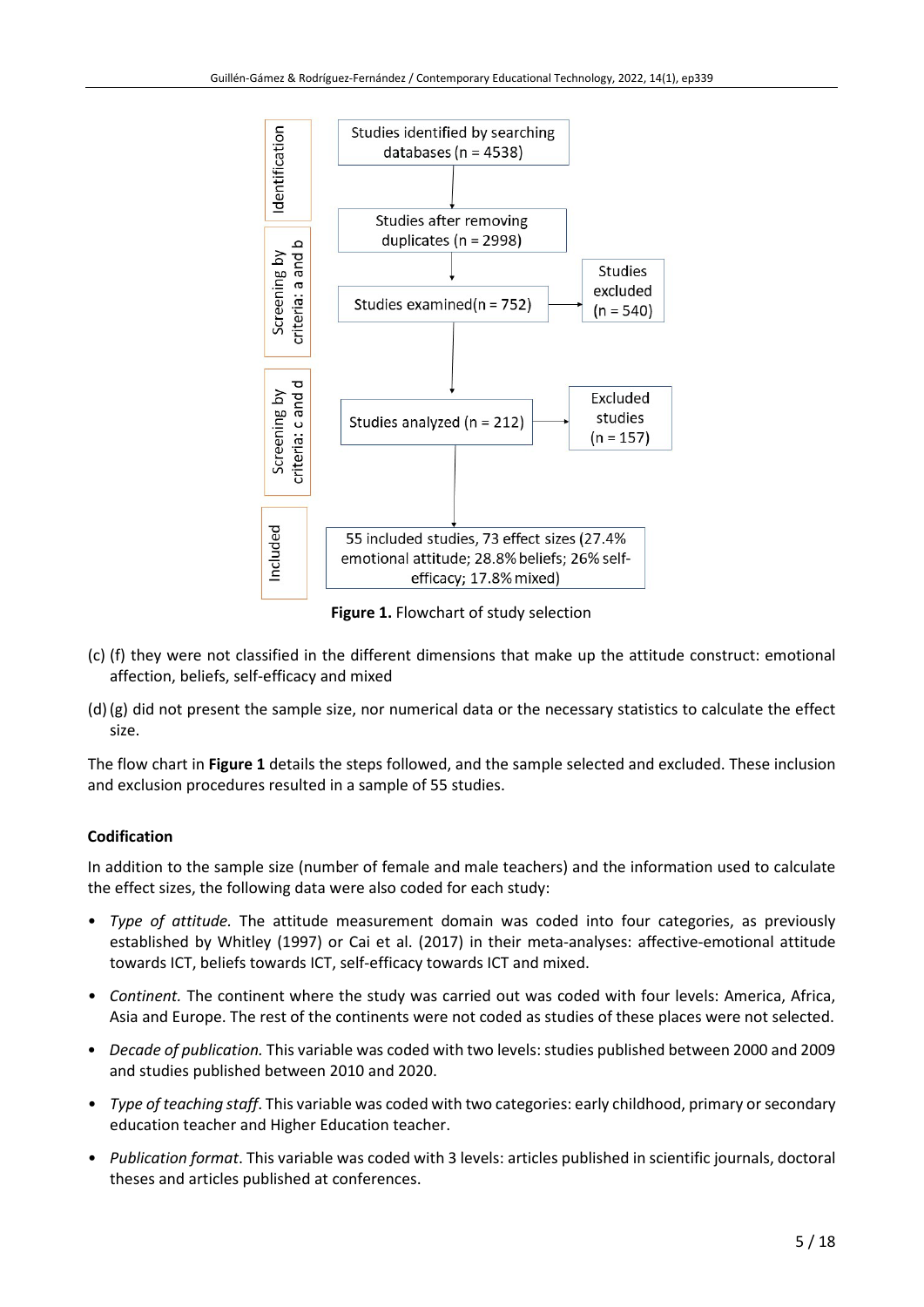| <b>Table 1.</b> Ividgiffuud of genuer untereffect in the grobal attitude towards it I and in their typologies |        |        |       |    |           |          |                     |               |           |  |  |
|---------------------------------------------------------------------------------------------------------------|--------|--------|-------|----|-----------|----------|---------------------|---------------|-----------|--|--|
|                                                                                                               | Ν<br>N |        | N     |    |           |          | Confidence interval | Heterogeneity |           |  |  |
|                                                                                                               | Male   | Female | Total | ĸ  | d         | Lower    | Upper               | Q             | $1^2$ (%) |  |  |
| Emotional                                                                                                     | 1850   | 3058   | 4908  | 20 | $-0.342*$ | $-0.524$ | $-0.160$            | 106.744*      | 87.18     |  |  |
| <b>Beliefs</b>                                                                                                | 1843   | 1682   | 3525  | 21 | $0.114*$  | 0.001    | 0.228               | 45.120*       | 57.69     |  |  |
| Self-Efficacy                                                                                                 | 2054   | 2204   | 4258  | 19 | $0.273*$  | 0.118    | 0.4298              | $70.237*$     | 82.17     |  |  |
| Mixed                                                                                                         | 4014   | 4620   | 8634  | 13 | $-0.234$  | $-1.016$ | 0.548               | 1641.07*      | 99.64     |  |  |
| Total attitude                                                                                                | 9761   | 11564  | 21325 | 73 | $-0.022$  | $-0.189$ | 0.145               | 2060.16*      | 96.91     |  |  |

Note: k represents the number of effect sizes included. \* Statistically significant to 0.05

• *Psychometric properties*. These characteristics were divided into two variables, reliability and validity, and coded with two categories respectively: studies that provided data on their reliability and studies that did not provide information on their reliability; studies with at least one index on the type of exploratory or confirmatory validity or studies that did not provide any validity index.

## **Size of the Effect**

To calculate the size of the effect, the Hedges' g formula with correction for bias (Hedges & Olkin, 1985) was used, calculated through the difference in means between two samples, and divided by the grouped standard deviation of both:

$$
d = c(gl) \cdot \frac{\bar{X}_m - \bar{X}_f}{\tilde{S}}
$$

In our case,  $X_m$  is the mean for male teachers,  $X_f$  is the mean for female teachers,  $\tilde{S}$  is the grouped standard deviation for both genders, and *c(gl)* represents the degrees of freedom 1- (3/4-*gl*-1) where *gl* is ( $n_1 - n_2 -$ 2). In those studies that did not provide the standard deviations for each sample, but did offer the contrast statistic *t*, the value of *d* was deduced. In those studies that did not offer the standard deviations of each sample, but did offer the t test statistic, the value of d was deduced. The interpretation of the effect size is as follows: the positive values for d reveal that male teachers had a greater attitude towards ICT than female teachers, while negative values show the opposite, that is, female teachers had a higher attitude. The weighted effect sizes were then calculated for each study in order to use them in the analysis of the moderator variables. Specifically, each effect size was weighted by the inverse of its variance (Lee et al., 2016). The analysis of the moderators was based on the random effects model and the homogeneity of the mean effect size was verified with Cochran's Q statistic (DerSimonian & Laird, 1986). The software used were JAMOVI and Comprehensive Meta-Analysis (CMA) v3.

#### **RESULTS**

### **Size of the Overall Effect and Variation Between Attitude Typologies**

Table 1 shows the overall effect size for both the attitude construct and its different types. Following Cohen's (2013) classification, the effect size values usually ranged between ±3 along with their respective confidence intervals. According to the author, effect sizes of 0.2, 0.5, and 0.8 represent a small, medium, and large effect, respectively. Regarding the overall attitude of teachers, and for the 73 independent effect sizes of this study, a negative effect was found, almost null (not statistically significant, *p* > .05), in favour of female teachers, where *d* = -0.022 with a 95% confidence interval of -0.189 to 0.145.

To better understand the overall effect sizes found, we could compare these results with the findings of previous studies related to the topic. For example, in the meta-analyses by Cai et al. (2017), Liao (1999) Whitley (1997) small and medium overall effect sizes were found, all significant, in attitudes towards technology in favour of male individuals (*d* = 0.17; *d* = 0.19; *d* = 0.232), respectively, and all significant. As previously commented, such differences in attitudes towards technology with respect to gender may have been due to the type of sample used. For example, Cai et al. (2017) used students, teachers, employees, and web users, in their study; while Whitley (1997) and Liao (1999) used adults, university students, high school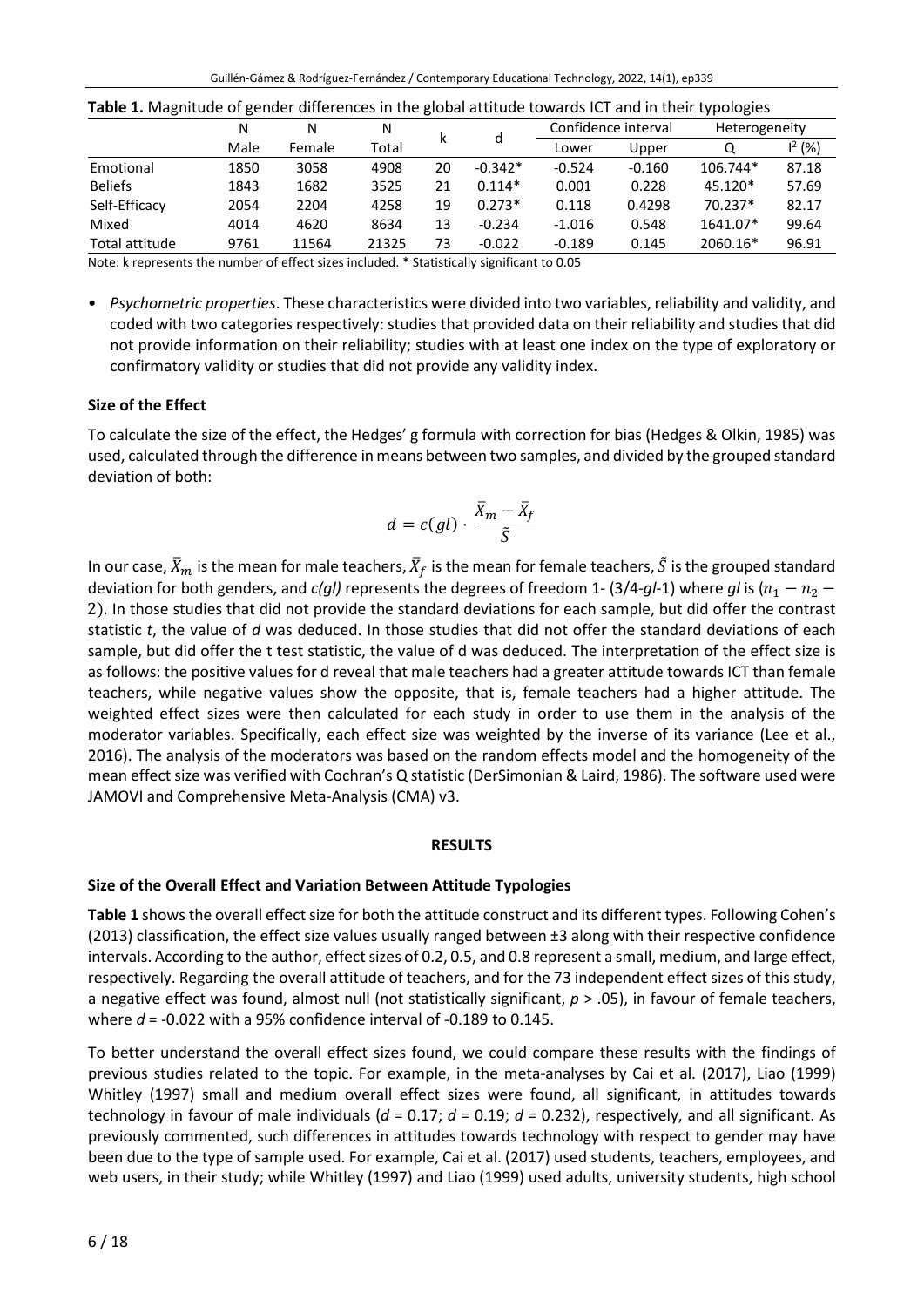students, primary school students, or a mixed population. Compared to the current study, which used only active teachers, no differences were found in overall attitudes towards educational use of ICT, corroborating the findings of Abdelrahman et al. (2019), Bakr (2011), Kilinc et al. (2016), and Zyad (2016). The explanation for not finding significant differences between both genders could be twofold: on the one hand, the democratisation process currently underway in terms of equal opportunities (Albirini, 2006), and, on the other, and easy access to digital content (Alvarado et al., 2020).

If each dimension of the attitude construct is analysed separately, because the conceptualisation of the term has been studied using different approaches, three significant effect sizes are found, for the emotional dimensions, and self-efficacy. For the emotional attitude dimension, a small to medium effect size was found (*d* = -0.342, *p* < .05), in favour of female teachers (with higher scores for female teachers), while for the other two dimensions, males showed a more positive and favourable attitude in terms of direction (beliefs: *d* = 0.144, *p* < .05; self-efficacy: *d* = 0.273, *p* < .05).

To check whether the effect sizes estimated the same population parameter, a heterogeneity test was performed on those dimensions that had a significant effect size (emotional, beliefs, and self-efficacy). The Q statistic showed variability and significance in the analysed studies, rejecting the hypothesis of homogeneity. The values obtained were the following: attitude emotional Q= 106.744, *p* < .05, beliefs Q= 45.120,  $p < .05$ , and self-efficacy Q= 70.237,  $p < .05$ . These values of Q indicate the existence of real differences in the effect sizes between samples (heterogeneity), reaffirming that this was due to the diverse nature of the studies, which indicates the need to carry out an analysis of moderating variables that can explain this variability in effect sizes.

The Q statistic informs us about the existence or not of significant heterogeneity, but not about the degree of such heterogeneity. Therefore, we calculated the <sup>12</sup> index (Higgins et al., 2003), which informs us about the degree of true heterogeneity of the effect sizes. Coefficients of around 25%, 50%, and 75%, can be interpreted as low, moderate, and high heterogeneity, respectively. Therefore, the values of the  $I^2$  statistic suggested that between 57% and 87% of the variability in each of the dimensions analysed could be attributed to true heterogeneity rather than random error (emotional,  $I^2$ = 87.18%; beliefs,  $I^2$ = 57.69%; selfefficacy,  $I^2$ = 82.17). For this reason, an analysis of moderating variables was performed following the random effects model.

If we compare the findings of this study with previous studies, a certain similarity but also a discrepancy can be observed, depending on the dimension analysed, in terms of direction. With regard to emotional attitudes related to anxiety, fun or enjoyment of the use of technology, authors such as Whitley (1997), and Cai et al. (2017) found significant and positive effect sizes (*d* = 0.259 and *d* = 0.100, respectively) in favour of the male sex, which would go against those obtained in our study, where we have found a higher score in female teachers. These results may be associated with multiple factors: on the one hand, the percentage of studies included in the current meta-analysis focusing on anxiety towards technology with respect to the total number of studies of this dimension (70%), corroborating the results of Awofala et al. (2017), Çakir (2014), Halder and Chaudhuri (2011), and Papaioannou and Charalambous (2011), and who found that female teachers tend to be more nervous when working with technological devices or resources. That is, if one takes into consideration that most studies measure anxiety and that the female sex has obtained a higher score compared to the male sex, it could be interpreted that the favourable activity is for the male sex. And, on the other hand, the methodological design of the studies included in these authors' meta-analyses, as this attitude construct analyses different types of emotions that can be interpreted as positive or negative attitudes (anxiety or fun), meaning that, depending on what the authors measured, the size of the effect could move in one direction or another.

Regarding beliefs, studies such as those by Liao (1999), and Whitley (1997) found a very small effect (*d* = 0.020 and *d* = 0.065, respectively), while Cai et al. (2017) found a small effect (*d* = 0.27). These results corroborate the coefficients found in this study, both in the value of the effect size, being small, and in the direction of the effect, being a positive effect. It could therefore be said that all these studies agree that the male sex tends to have more favourable beliefs regarding the use of technology than the female sex. These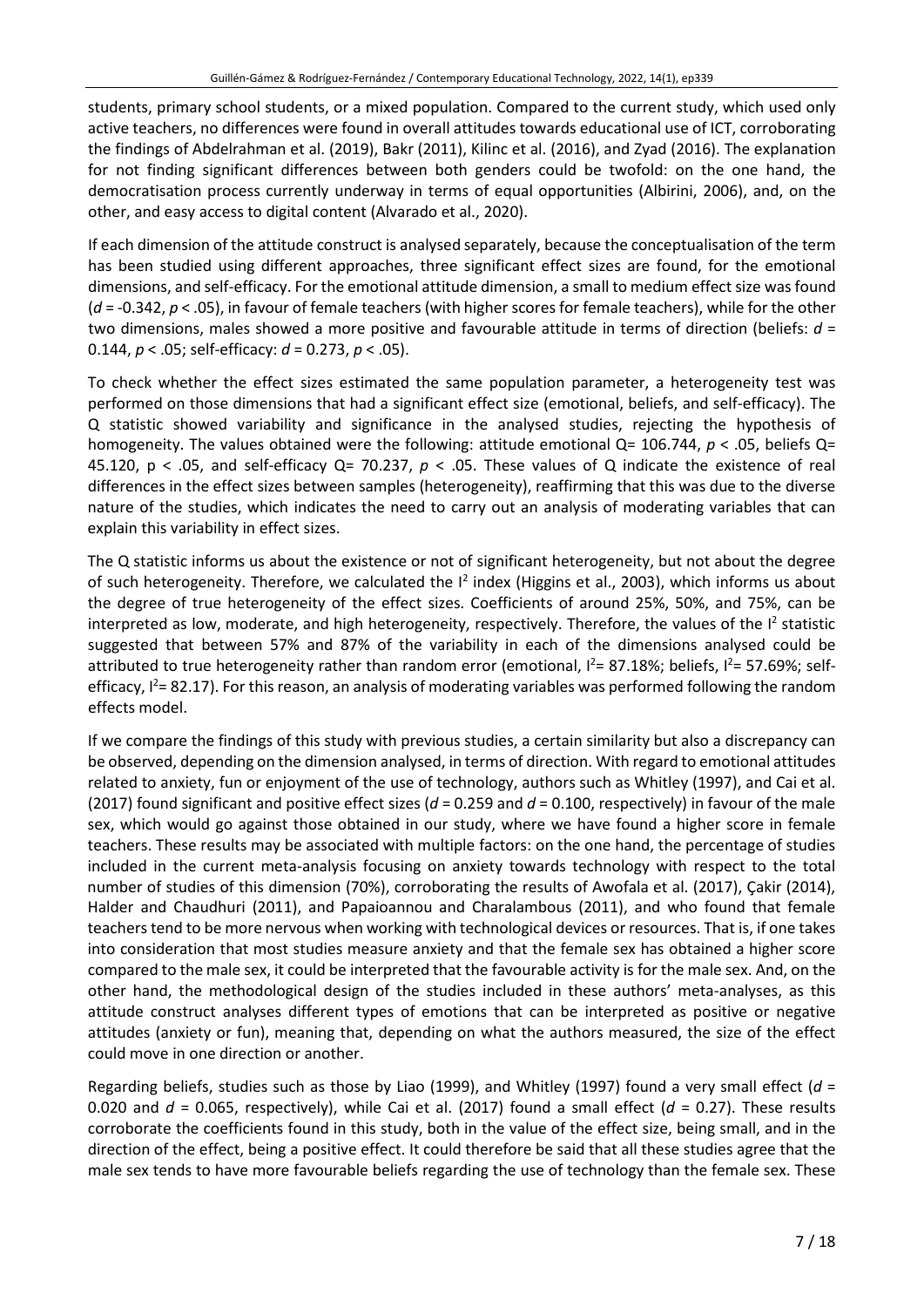results are consistent with the statements by Alodail (2016) that, although *a priori* there may be differences in attitudes towards technology, once teachers have the initiative to become involved in the world of technology, the discrepancies in levels with regard to gender decrease, with very small significant differences being found. Regardless of the differences in ex, it must be taken into consideration that, in this type of construct, as Ajzen (2005) states, beliefs refer to negative or positive perceptions of an issue, so the combination of both elements could dilute the gender difference. For example, the study by Bakr (2011) found one negative effect (*d* = -0.42) for the affective dimension and two positive effects for the cognitive and behavioural dimensions (*d* = 0.12; *d* = 0.07). Therefore, in future works, the study of beliefs towards technology should provide both positive and negative items separately, as well as affective, cognitive, and behavioural categories, corroborating Whitley's (1997) conclusions.

With regard to self-efficacy, the effect found in this meta-analysis ( $d = 0.273$ ) is greater than the effect identified by Cai et al. (2017; *d* = 0.18) and less than the effect found by Whitley (1997; *d* = 0.41). However, in all three studies, both the size of the effect (small effects), and in the direction of it (self-efficacy towards the higher technology in male teachers) are similar, corroborating the results of other studies (Hammack & Ivey, 2017; Sieverding & Koch, 2009). In view of these findings, we agree with the contributions of Ünal et al. (2019) when they state that self-efficacy is a key element in the development of digital teaching competence, closely linked to self-efficacy and behavioural beliefs in regard to the use of technology. Therefore, it must be a priority objective to achieve the commitment and perseverance of teachers in the use of technology, mainly among the female ex, and, in this way, to reduce the existing digital divide.

**Table 2** shows the individual effect size for each study included in the meta-analysis.

| Study                     | Sample<br><b>Attitude Continent</b> |     |           |            | Place of work        | Publication   | R   | V              | d    | Std Err         |
|---------------------------|-------------------------------------|-----|-----------|------------|----------------------|---------------|-----|----------------|------|-----------------|
|                           | M                                   | F   |           |            |                      |               |     |                |      |                 |
| Abdelrahman et al. (2019) | 179                                 | 41  | B         | Asia       | University           | Journal       | Yes | No.            |      | $-0.29$ 0.173   |
| Ahmad (2000)              | 55                                  | 193 | E         | <b>USA</b> | Prim. / Sec.         | <b>Thesis</b> | No  | No             | 0.16 | 0.153           |
| Ahmad (2000)              | 55                                  | 193 | E         | <b>USA</b> | Prim. / Sec.         | <b>Thesis</b> | No  | No             | 0.14 | 0.153           |
| Al-Ghazo (2008)           | 142                                 | 19  | B         | <b>USA</b> | University           | <b>Thesis</b> | Yes | No             | 0.07 | 0.243           |
| Algahtani (2019)          | 68                                  | 40  | <b>SE</b> | <b>USA</b> | Primary              | <b>Thesis</b> | Yes | No             | 0.22 | 0.198           |
| Alrasheedi (2009)         | 82                                  | 85  | B         | <b>USA</b> | Secondary            | <b>Thesis</b> | Yes | Yes            | 0.37 | 0.155           |
| Alzamil (2003)            | 99                                  | 84  | B         | <b>USA</b> | Secondary            | <b>Thesis</b> | Yes | No             |      | $-0.04$ $0.148$ |
| Alzidiyeen et al. (2011)  | 242                                 | 223 | E         | <b>USA</b> | Primary              | Journal       | Yes | No             |      | $-0.34$ $0.093$ |
| Alzidiyeen et al. (2011)  | 242                                 | 223 | <b>SE</b> | <b>USA</b> | Primary              | Journal       | Yes | No             | 0.29 | 0.093           |
| Akcay et al. (2015)       | 189                                 | 71  | M         | Asia       | University           | Journal       | Yes | No             | 0.75 | 0.143           |
| Annaraja & Joseph (2006)  | 13                                  | 18  | E         | Asia       | University           | Journal       | No  | N <sub>o</sub> |      | $-0.44$ $0.359$ |
| Arques (2013)             | 104                                 | 106 | M         | Europe     | Prim. / Sec.         | Thesis        | Yes | Yes            |      | 0.18 0.138      |
| Bakr (2011)               | 53                                  | 65  | B         | Africa     | Secondary            | Journal       | No  | No             |      | $-0.42$ $0.186$ |
| Bakr (2011)               | 53                                  | 65  | B         | Africa     | Secondary            | Journal       | No  | No             | 0.12 | 0.184           |
| Bakr (2011)               | 53                                  | 65  | B         | Africa     | Secondary            | Journal       | No  | No             | 0.07 | 0.184           |
| Bas & Senturk (2018)      | 93                                  | 107 | <b>SE</b> | Asia       | Prim. / Sec.         | Journal       | No  | No             | 0.08 | 0.141           |
| Bektas (2016)             | 85                                  | 86  | <b>SE</b> | Asia       | Child. / Prim.       | Congress      | Yes | Yes            |      | 0.31 0.153      |
| Birgin et al. (2020)      | 121                                 | 121 | <b>SE</b> | Asia       | Prim. / Sec.         | Journal       | Yes | Yes            | 0.08 | 0.128           |
| Burke (2014)              | 40                                  | 157 | <b>SE</b> | <b>USA</b> | Child. / Prim./ Sec. | <b>Thesis</b> | Yes | No             | 0.38 | 0.177           |
| Cakir (2014)              | 287                                 | 481 | E         | Asia       | Child                | Journal       | Yes | <b>Yes</b>     |      | $-0.53$ $0.076$ |
| Çakir (2014)              | 287                                 | 481 | E         | Asia       | Child                | Journal       | Yes | <b>Yes</b>     |      | $-0.58$ 0.076   |
| Cavas et al. (2009)       | 507                                 | 664 | M         | Asia       | Primary              | Journal       | Yes | No.            |      | $-0.07$ $0.059$ |
| Chou (2003)               | 71                                  | 65  | E         | Asia       | Secondary            | Journal       | Yes | Yes.           |      | $-0.94$ $0.180$ |
| Deniz (2007)              | 19                                  | 71  | E         | Asia       | University           | Journal       | Yes | No             |      | $-0.03$ $0.256$ |
| Deniz (2007)              | 19                                  | 71  | E         | Asia       | University           | Journal       | Yes | No             |      | $-0.52$ $0.259$ |
| Denson (2005)             | 34                                  | 114 | B         | <b>USA</b> | Secondary            | <b>Thesis</b> | Yes | No             |      | $-0.06$ $0.194$ |
| Embi (2007)               | 76                                  | 186 | E         | <b>USA</b> | University           | <b>Thesis</b> | Yes | No.            |      | $-0.03$ $0.136$ |
| Embi (2007)               | 76                                  | 186 | <b>SE</b> | <b>USA</b> | University           | <b>Thesis</b> | Yes | No             |      | $0.14$ $0.136$  |

**Table 2.** Individual studies included in the meta-analysis

*Note:* Sample*= Male (M), Female (F).* Type of attitude = Emotional (E), Beliefs (B), Self-efficacy (SE), Mixed (M). Place of work= Child (Early Childhood Education), Prim. (Primary), Sec (Secondary). Reliability (R). Validity (V). Effect size (d)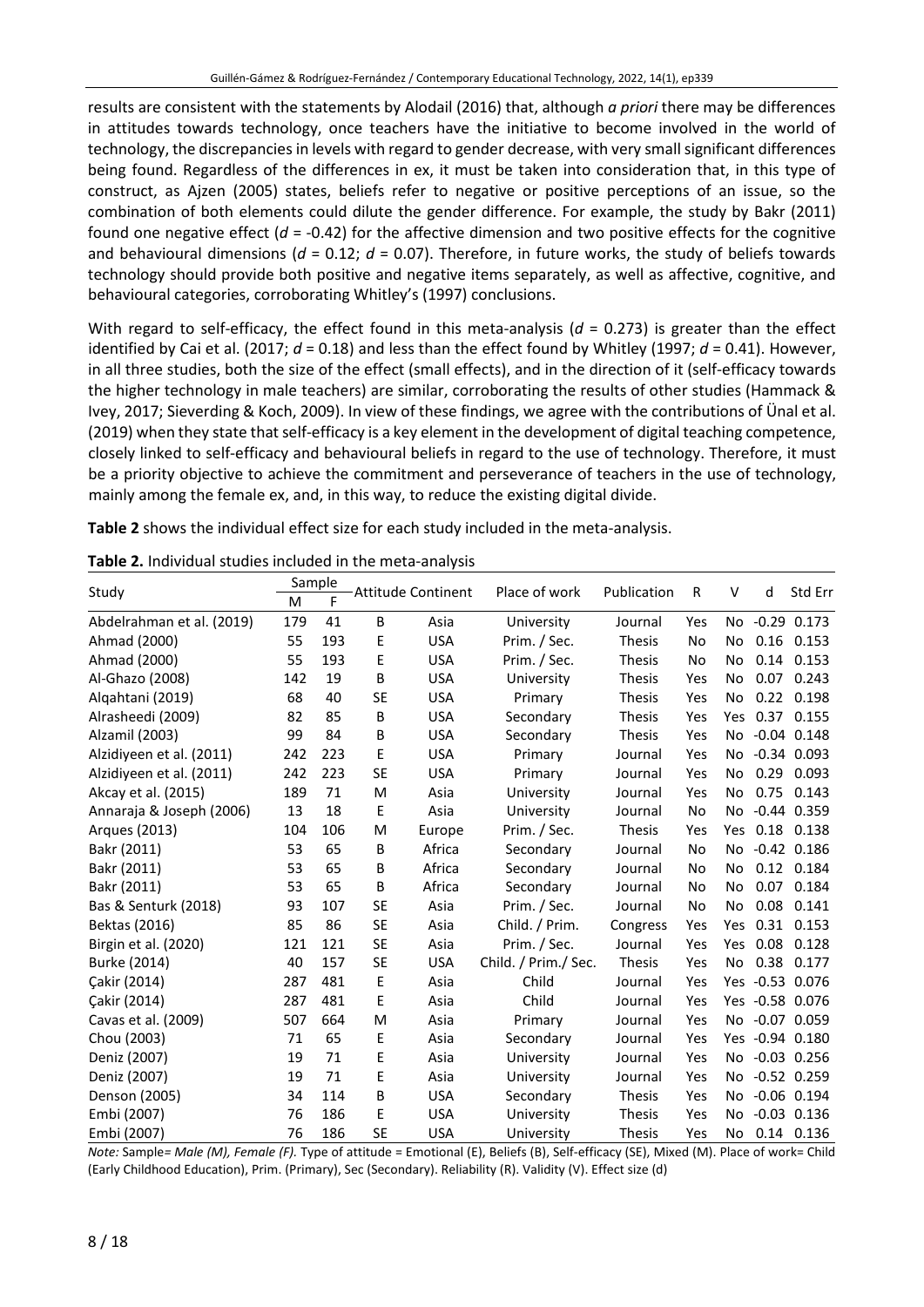| Table 2 (continued). Individual studies included in the meta-analysis |  |  |  |  |  |  |
|-----------------------------------------------------------------------|--|--|--|--|--|--|
|-----------------------------------------------------------------------|--|--|--|--|--|--|

|                             | Sample |     | <b>Attitude Continent</b> |            | Place of work | Publication   |     |     |      |                 |  |
|-----------------------------|--------|-----|---------------------------|------------|---------------|---------------|-----|-----|------|-----------------|--|
| Study                       | M      | F   |                           |            |               |               | R   | V   | d    | Std Err         |  |
| Fernández & Bermejo (2012)  | 25     | 38  | B                         | Europe     | Secondary     | Journal       | Yes |     |      | Yes 0.54 0.259  |  |
| González et al. (2017)      | 444    | 778 | M                         | Europe     | Prim. / Sec.  | Journal       | No  |     |      | No -3.46 0.092  |  |
| Halder & Chaudhuri (2011)   | 43     | 41  | E                         | Asia       | Secondary     | Congress      | No  |     |      | No -1.21 0.256  |  |
| Halder & Chaudhuri (2011)   | 43     | 41  | <b>SE</b>                 | Asia       | Secondary     | Congress      | No  | No  | 1.78 | 0.236           |  |
| Helms (2004)                | 9      | 32  | <b>SE</b>                 | <b>USA</b> | Prim. / Sec.  | Thesis        | Yes | No  |      | 0.45 0.373      |  |
| Hong & Koh (2002)           | 112    | 88  | E                         | Asia       | Secondary     | Journal       | Yes | Yes |      | $-0.41$ $0.143$ |  |
| Hong & Koh (2002)           | 112    | 88  | B                         | Asia       | Secondary     | Journal       | Yes | Yes |      | $0.26$ $0.143$  |  |
| Islahi (2019)               | 245    | 237 | M                         | Asia       | Secondary     | Journal       | Yes | No  |      | 0.15 0.091      |  |
| Jegede (2007)               | 146    | 72  | <b>SE</b>                 | Africa     | Secondary     | Journal       | No  | No  |      | $-0.03$ $0.144$ |  |
| Johnson (2001)              | 64     | 67  | M                         | <b>USA</b> | University    | <b>Thesis</b> | No  | No  |      | $-0.39$ $0.175$ |  |
| Kabataş & Karaoğlan (2018)  | 111    | 101 | <b>SE</b>                 | Asia       | Mixed         | Journal       | No  | No  |      | $-0.25$ $0.138$ |  |
| Kagima & Hausafus (2000)    | 111    | 65  | <b>SE</b>                 | <b>USA</b> | University    | Journal       | Yes | No  |      | 0.34 0.157      |  |
| Kahraman & Yilmaz (2018)    | 143    | 206 | <b>SE</b>                 | Asia       | Mixed         | Journal       | Yes | Yes |      | $0.01$ $0.109$  |  |
| Kemp (2002)                 | 252    | 173 | B                         | <b>USA</b> | Secondary     | <b>Thesis</b> | No  | No  |      | 0.23 0.099      |  |
| Kemp (2002)                 | 252    | 173 | <b>SE</b>                 | <b>USA</b> | Secondary     | <b>Thesis</b> | No  | No  |      | 0.22 0.099      |  |
| Kiliç (2015)                | 48     | 76  | Ε                         | Asia       | Prim. / Sec.  | Journal       | Yes | No  |      | $-0.76$ $0.189$ |  |
| Kiliç (2015)                | 48     | 76  | <b>SE</b>                 | Asia       | Prim. / Sec.  | Journal       | Yes | No  |      | 0.70 0.189      |  |
| Kilinc et al. (2016)        | 67     | 78  | В                         | Asia       | Secondary     | Journal       | Yes | No  |      | $-0.16$ $0.166$ |  |
| Kilinc et al. (2016)        | 67     | 78  | Ε                         | Asia       | Secondary     | Journal       | Yes | No  |      | $-0.14$ $0.166$ |  |
| Kpolovie & Awusaku (2016)   | 251    | 149 | B                         | Africa     | University    | Journal       | Yes | Yes |      | $0.17$ $0.103$  |  |
| Kretschmann (2015)          | 26     | 31  | В                         | <b>USA</b> | Secondary     | Journal       | No  | No  |      | $-0.16$ $0.263$ |  |
| Lin et al. (2013)           | 94     | 130 | <b>SE</b>                 | Asia       | Secondary     | Journal       | Yes | Yes |      | 0.46 0.137      |  |
| Noori (2019)                | 27     | 26  | B                         | Asia       | University    | Journal       | Yes | No  |      | 0.45 0.274      |  |
| Olafare et al. (2018)       | 38     | 85  | M                         | Asia       | University    | Journal       | No  | No  |      | $-0.07$ $0.060$ |  |
| Olafare et al. (2020)       | 123    | 130 | M                         | Africa     | Secondary     | Journal       | Yes | No  |      | $-0.06$ $0.125$ |  |
| Olanrewaju et al. (2020)    | 97     | 21  | M                         | Africa     | University    | Journal       | Yes | No  |      | 2.24 0.280      |  |
| Onasanya et al. (2010)      | 90     | 60  | M                         | Africa     | University    | Journal       | Yes | No  |      | $-2.83$ 0.233   |  |
| Öztürk (2018)               | 88     | 80  | Ε                         | Asia       | Primary       | Journal       | Yes |     |      | Yes -0.39 0.155 |  |
| Pavlou & Vryonides (2009)   | 157    | 293 | M                         | Europe     | Prim. / Sec.  | Journal       | Yes | Yes |      | 0.35 0.099      |  |
| Sarfo et al. (20017)        | 229    | 178 | <b>SE</b>                 | Africa     | University    | Journal       | Yes | No  | 0.26 | 0.100           |  |
| Semerci & Aydin (2018)      | 150    | 203 | B                         | Asia       | University    | Journal       | Yes | No  |      | $-0.04$ $0.107$ |  |
| Semerci & Aydin (2018)      | 150    | 203 | Ε                         | Asia       | University    | Journal       | Yes | No  |      | $-0.15$ $0.108$ |  |
| Simsek (2011)               | 38     | 85  | E                         | Asia       | Prim. / Sec.  | Journal       | Yes | No  |      | $-0.51$ $0.194$ |  |
| Simsek (2011)               | 38     | 85  | <b>SE</b>                 | Asia       | Prim. / Sec.  | Journal       | Yes | No  |      | 0.06 0.197      |  |
| Tezci (2010)                | 696    | 844 | M                         | Asia       | Primary       | Journal       | Yes | Yes | 0.03 | 0.051           |  |
| Tezci (2010)                | 696    | 844 | M                         | Asia       | Primary       | Journal       | Yes |     |      | Yes 0.16 0.051  |  |
| Tweed (2013)                | 80     | 44  | SE                        | <b>USA</b> | Child / Prim. | Thesis        | No  | No  |      | 0.28 0.187      |  |
| Valdés-Cuervo et al. (2011) | 56     | 92  | В                         | Europe     | Primary       | Journal       | Yes |     |      | Yes 0.48 0.171  |  |
| Velasquez (2002)            | 83     | 197 | В                         | <b>USA</b> | Prim. / Sec.  | Thesis        | Yes |     |      | No -0.02 0.131  |  |
| Williams (2006)             | 25     | 154 | E                         | <b>USA</b> | Primary       | Thesis        | No  | No  |      | 0.72 0.218      |  |
| Williams (2006)             | 25     | 154 | E                         | <b>USA</b> | Primary       | Thesis        | No  |     |      | No -0.81 0.219  |  |
| Yehya et al. (2019)         | 105    | 36  | E                         | Asia       | Secondary     | Journal       | No  |     |      | No -0.18 0.192  |  |
| Zyad (2016)                 | 33     | 23  | В                         | Africa     | Secondary     | Journal       | No  | No  |      | $0.02$ 0.268    |  |
| Zyad (2016)                 | 33     | 23  | В                         | Africa     | Secondary     | Journal       | No  | No  |      | 0.89 0.281      |  |
| Zyad (2016)                 | 33     | 23  | B                         | Africa     | Secondary     | Journal       | No  |     |      | No 0.44 0.271   |  |

*Note:* Sample*= Male (M), Female (F).* Type of attitude = Emotional (E), Beliefs (B), Self-efficacy (SE), Mixed (M). Place of work= Child (Early Childhood Education), Prim. (Primary), Sec (Secondary). Reliability (R). Validity (V). Effect size (d)

#### **Analysis of Moderators**

**Table 3** presents the categorical moderator analyses, following the mixed effects model, of the following variables: continent, teacher's workplace, decade in which the studies are published, type of publication, and psychometric properties, both for the global attitude and for its typologies (those in which significant effect sizes were found: emotional, beliefs and self-efficacy – see **Table 1**).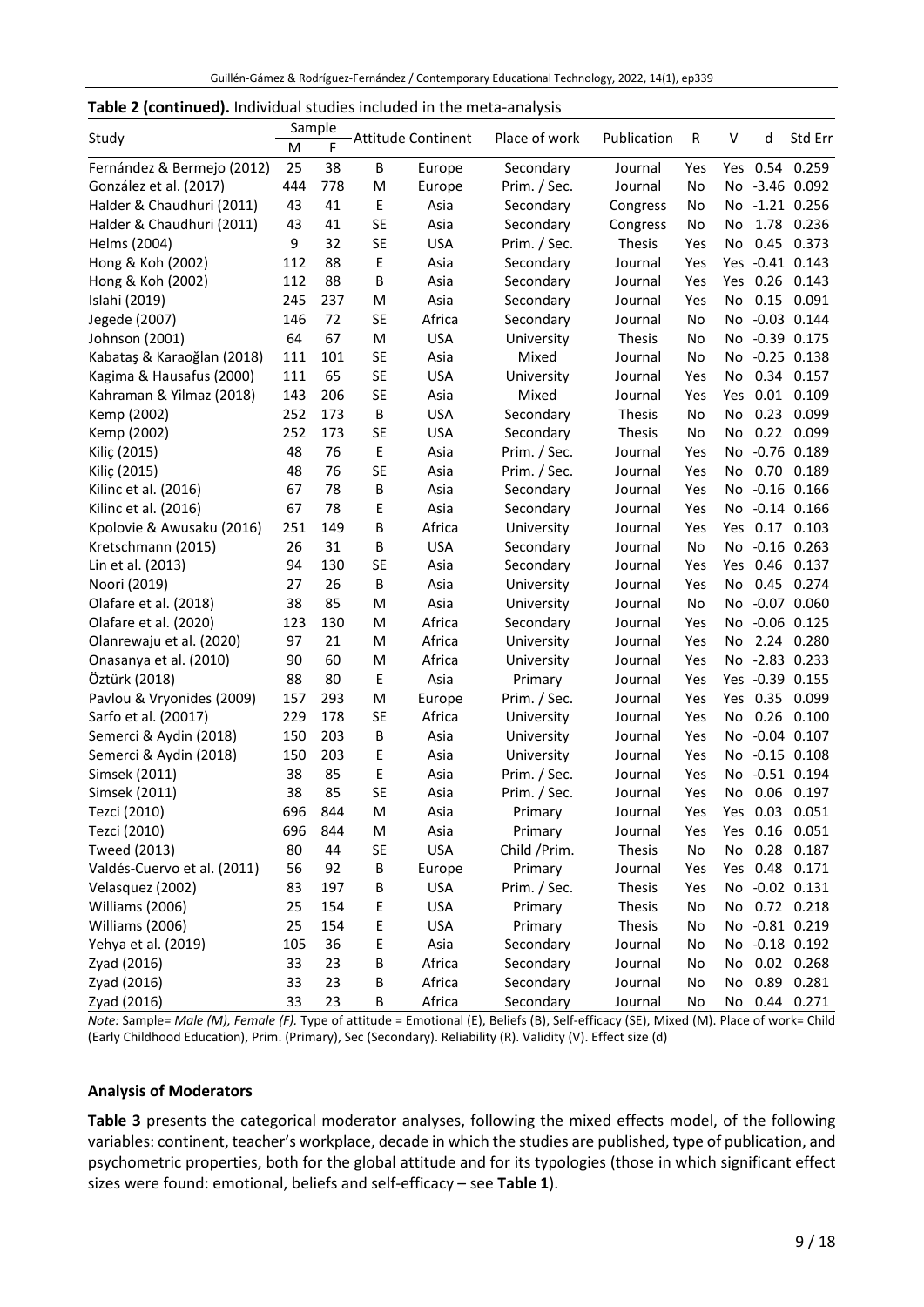|                    | Emotional    |          |                           |                |         | <b>Beliefs</b>         |                | Self-Efficacy  |                         |  |
|--------------------|--------------|----------|---------------------------|----------------|---------|------------------------|----------------|----------------|-------------------------|--|
|                    | $\mathsf k$  | d        | CI 95%                    | $\mathsf k$    | d       | CI 95%                 | k              | d              | CI 95%                  |  |
| <b>Continent</b>   |              |          |                           |                |         |                        |                |                |                         |  |
| Asia               | 14           | $-0.48*$ | $(-0.62, -0.33)$          | 5              | 0.01    | $(-0.21, 0.24)$        | 9              | $0.32*$        | (0.04, 0.60)            |  |
| Africa             |              |          |                           | 7              | 0.15    | $(-0.12, 0.42)$        | 2              | 0.13           | $(-0.15, 0.42)$         |  |
| <b>USA</b>         | 6            | $-0.03$  | $(-0.36, 0.30)$           | $\overline{7}$ | 0.09    | $(-0.10, 0.23)$        | 8              | $0.26*$        | (0.17, 0.36)            |  |
| Europe             |              |          |                           | $\mathcal{P}$  | $0.50*$ | (0.22, 0.78)           |                |                |                         |  |
| Qв                 |              |          | $(5.95)^*$                |                |         | $(7.98)$ *             |                |                | (0.97)                  |  |
| <b>Work</b>        |              |          |                           |                |         |                        |                |                |                         |  |
| School             | 15           |          | $-0.38*$ $(-0.57, -0.20)$ | 16             | $0.14*$ | (0.01, 0.28)           |                | 15 0.30*       | (0.13, 0.47)            |  |
| University         | $5 -$        |          | $-0.15*$ $(-0.30, -0.01)$ | 5              | 0.04    | $(-0.16, 0.24)$        |                | $3\quad 0.24*$ | (0.10, 0.38)            |  |
| $Q_B$              |              |          | (3.72)                    |                |         | (0.68)                 |                |                | $(4.51)^*$              |  |
| <b>Decade</b>      |              |          |                           |                |         |                        |                |                |                         |  |
| 2000-2009          | 10           | $-0.21$  | $(-0.51, 0.09)$           | $\overline{7}$ |         | $0.14*$ (0.01, 0.26)   | 5              | $0.18*$        | (0.06, 0.31)            |  |
| 2010-2020          | 10           |          | $-0.45*$ $(-0.60, -0.30)$ | 14             | 0.12    | $(-0.05, 0.28)$        |                |                | 14 $0.30*$ (0.13, 0.47) |  |
| $Q_B$              |              |          | (2.06)                    |                |         | (0.85)                 |                |                | (1.13)                  |  |
| <b>Publication</b> |              |          |                           |                |         |                        |                |                |                         |  |
| Journal            | 14           |          | $-0.43*$ $(-0.55, -0.31)$ | 15             | 0.13    | $(-0.03, 0.28)$        |                | $11 \t 0.17*$  | (0.04, 0.31)            |  |
| Conferences        | $\mathbf{1}$ | $-1.21*$ | $(-1.67, -0.75)$          |                |         |                        | 2              | 1.03           | $(-0.40, 2.46)$         |  |
| <b>Thesis</b>      | 5            | 0.04     | (-0.34, 0.42)             | 6              | 0.11    | $(-0.03, 0.25)$        | 6              | $0.24*$        | (0.12, 0.36)            |  |
| QB                 |              |          | $(16.83)^*$               |                |         | (0.89)                 |                |                | (1.75)                  |  |
| Reliability        |              |          |                           |                |         |                        |                |                |                         |  |
| No                 | 7            | $-0.22$  | $(-0.67, 0.23)$           | 8              |         | $0.13$ $(-0.11, 0.36)$ | 6              | 0.30           | $(-0.08, 0.68)$         |  |
| Yes                | 13           |          | $-0.41*$ $(-0.54, -0.28)$ | 13             | 0.11    | $(-0.02, 0.24)$        |                | 13 0.26*       | (0.16, 0.35)            |  |
| QB                 |              |          | (0.65)                    |                |         | (0.02)                 |                | (0.05)         |                         |  |
| Validity           |              |          |                           |                |         |                        |                |                |                         |  |
| No                 | 15           |          | $-0.26*$ $(-0.46, -0.06)$ | 16             | 0.03    | $(-0.09, 0.16)$        |                | $15 \t0.29*$   | (0.12, 0.49)            |  |
| Yes                | 5            | $-0.55*$ | $(-0.68, -0.42)$          | 5              | $0.29*$ | (0.17, 0.42)           | $\overline{4}$ | 0.21           | $(-0.01, 0.42)$         |  |
| QB                 |              |          | $(5.99)*$                 |                |         | $(8.10)*$              |                | (0.35)         |                         |  |

Note. k= number of studied being included, d= effect size, CI 95% = Wald's confidence interval 95%, Q<sub>B</sub>= inter-category homogeneity

With regard to the first characteristic (continent), the statistic  $Q_B$  indicated that the average effect sizes between some continents varied when significant differences were found. Specifically, in the emotional  $(Q_B)$  $(2)$  = 5.95;  $p < .05$ ) and belief  $(Q_B (4) = 7.98; p < .05)$  dimensions it was observed that the continent variable explained part of the variability in the effect sizes, where gender differences were higher in samples from Asia (emotional dimension, *d* = -0.48) and in samples from Europe (beliefs dimension, *d* = - 0.50). These differences between continents may be due to the fact that the curricular integration of technology is not carried out in the same way, depending on the social and cultural phenomena of each continent (Davies, 2004). The results found are corroborated in part by Cai et al. (2017) since the authors not only found significant differences in the emotional dimensions and beliefs, but also in the self-efficacy dimension, as well as in the global attitude. If the results are compared with those of Liao (1999), the findings are contradictory since they did not find significant differences according to the place of origin. Perhaps a possible explanation is due to the fact that this author only divided the sample into participants from and not from the United States. Finally, it is not possible to compare the results with those of the meta-analysis by Whitley (1997) since this variable was not analysed.

The moderating variable workplace of teachers does not seem to affect the variability in gender differences of the effect sizes analysed in the emotional and beliefs dimensions, except in the self-efficacy dimension ( $Q_B$ )  $(2) = 4.51$ ;  $p < .05$ ). The results found are contradictory to those reached by Cai et al. (2017) which did find significant differences in the emotional dimensions and beliefs and not in the self-efficacy dimension. If the results are compared with Whitley (1997), we find similarity in the results for the belief and self-efficacy dimensions and contradictory for the emotional dimension. Between both authors, the results of this study are closer to those found by Whitley (1997) with respect to those of Cai et al. (2017). Perhaps a possible explanation for these findings is due to the fact that these authors used different types of samples, including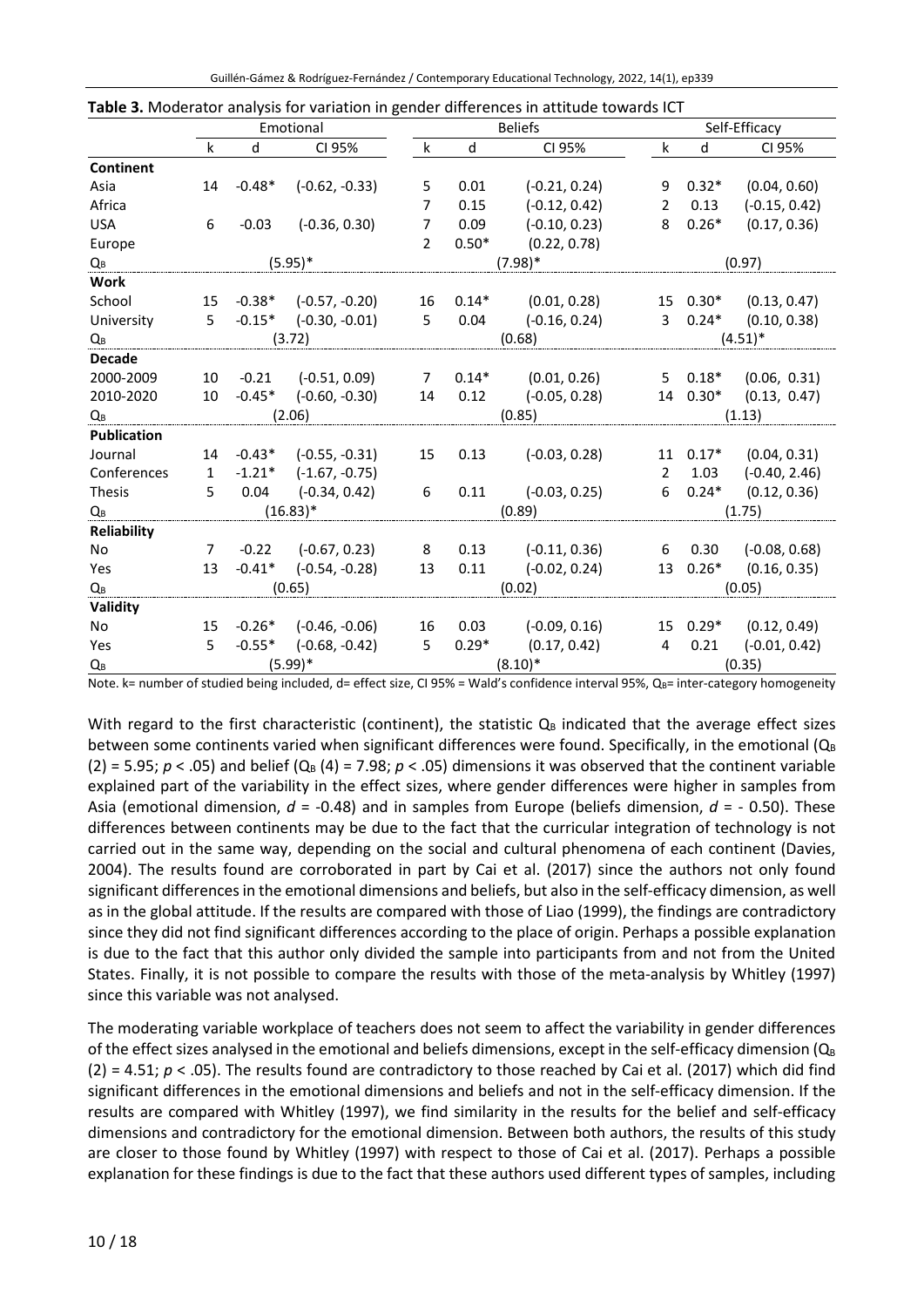students, teachers or others, while in our study we only included active teachers, so the validity of our results is more extrapolated to the population under study. Finally, it is not possible to compare the results with those of Liao (1999) since this variable was not analyzed.

With regard to the results found regarding the moderator 'decade', these are in line with the results of Cai et al. (2017), Liao (1999), and Whitley (1997), who analysed the correlation between the attitude towards technology and the date of publication, not finding a significant relationship. The difference in and contribution of our study is the further classification of the studies, both by decade and typology of attitude, while the other two studies only performed analysis at a global level.

It was tested whether the magnitude of gender differences in attitudes towards ICT varied according to the type of publication. There is evidence that supports significant differences between publication types, in the emotional  $(Q_B (3) = 16.83; p < .05)$ . The effect sizes in the emotional dimension varied from -1.21 (conferences) to 0.04 (thesis). These results are contradictory to those of Liao (1999) and are partially corroborated with the findings of Cai et al. (2017) when finding that the moderating variable type of publication explained part of the variability of the gender differences in the effect sizes of the emotional dimension, but contradictory with the self-efficacy dimension since the author did find significant differences. The main contribution of this study with respect to the other meta-analyses is that Whitley (1997) did not analyse this moderating variable and Cai et al. (2017) only distinguished between journal articles and doctoral theses, while this study also includes articles published at conferences.

With respect to the psychometric properties of the studies (reliability and validity), according to our results, the moderating variable reliability does not affect the variability in effect sizes, there being no differences between those studies that do provide these methodological characteristics and the studies that do not provide this information, corroborating the results of Liao (1999). However, significant differences were found in the validity variable in the emotional dimension  $(Q_B (2) = 5.99; p < .05)$  and beliefs dimension  $(Q_B (2)$ = 8.10; *p* < .05). For example, it is observed that the largest effect size in the validity variable is found in those studies that did carry out and included this type of psychometric properties compared to those that did not provide this evidence. These results are relevant since the other meta-analyses did not carry out this type of analysis.

The results obtained suggest that the territory where the integration of ICT was carried out, the teacher's workplace, type of publication, as well as the validity of the instruments can explain part of the differences in the attitude of teachers towards technology linked gender, in some of the dimensions analysed. One possible explanation for the significance of the territory was provided by Collis (1999), Davies (2004), and Li and Kirkup (2007), as discussed above; however, one must ask: why in the initial stages is there a greater difference in attitudes towards technology regarding the effectiveness that teachers believe they have? Is it because there is a gradual relationship in the level of attitude depending on whether the teacher is in initial or higher stages? Are studies with greater scientific rigor carried out according to the type of publication? Does the peer review carried out by journal, congress or doctoral thesis supervisors affect the design of the research, and consequently, the gender differences? Why are significant differences found when the validity of the instrument is checked, but not when the reliability is checked? This type of question requires a greater depth in this type of study.

#### **CONCLUSIONS**

In this meta-analysis, we have provided further evidence of gender differences in teachers' attitudes to ICT, and different moderators have been shown to play a significant role in the variability of effect sizes. The results of this meta-analysis indicate that, in general, there are no significant gender differences; however, some differences in the emotional, beliefs, and self-efficacy dimensions of attitude were found. The significant differences between the effect sizes in each of the dimensions analysed are quite interesting, and more researches are needed to address the objective of this study, as the direction of the attitude towards gender may vary depending on how the studies have been designed, and what type of attitude is measured.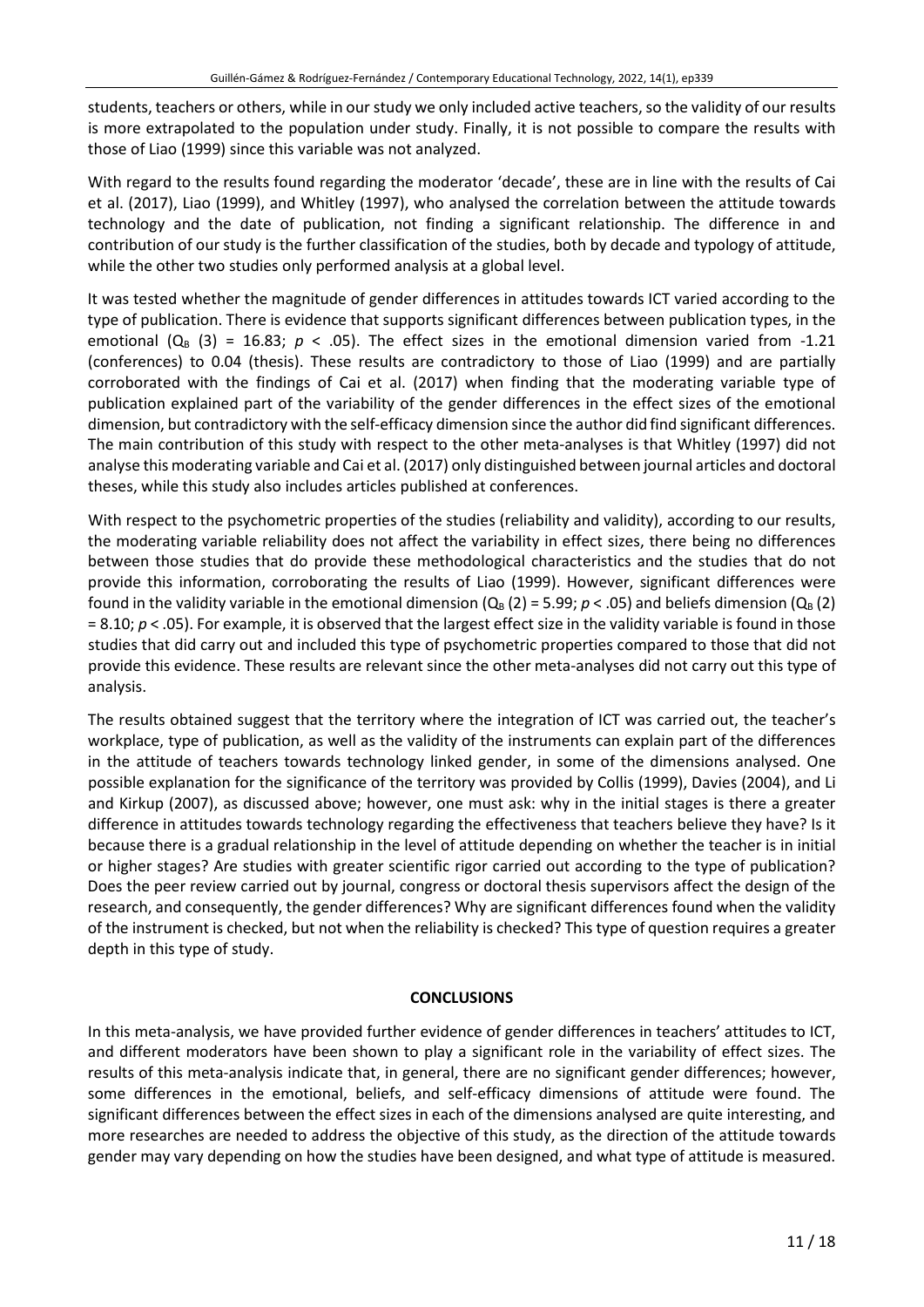The results found may have several implications at the educational and research level, from the perspective of the educational institution, in order to focus on training actions in those constructs and gender that present less favourable attitudes towards the use of educational technology, to the methodological perspective, on the importance of well-designed studies with complete sampling procedures and psychometric quality.

Furthermore, our study provides some evidence that the moderators continent, workplace, type of publication and instrument validity can produce inequalities in the effect sizes of gender differences. Nonetheless, it remains unknown what other factors can contribute to explaining the variability of significant effects. In addition, it should be pointed out that there are certain limitations to this meta-analysis, as there are few studies from different continents – in particular there is a lack of studies in Oceania – and studies published in different media, such as congresses. This information is useful in itself.

In conclusion, the study of the attitudes towards ICT of active teachers will allow innovative teachers and scientific researchers to continue designing training programs that contribute not only to their acquisition and development in teachers, but also to their own integration into the teaching profession. teachinglearning processes, with the purpose of being able to provide a higher quality education. With this metaanalysis, it is possible to take an important step towards a better measurement and understanding of the attitudes towards ICT of active teachers, according to gender.

**Author contributions:** All authors were involved in concept, design, collection of data, interpretation, writing, and critically revising the article. All authors approve final version of the article.

- **Funding:** The authors received no financial support for the research and/or authorship of this article.
- **Declaration of interest:** Authors declare no competing interest.
- **Research involving human participants and/or animals:** Authors declare that the study has not been carried out with human or animal participants.
- **Informed consent:** Authors declare that they have not used human samples, so they have not had to request consent.

**Data availability:** Data generated or analysed during this study are available from the authors on request.

#### **REFERENCES**

- Abdelrahman, M. A., Abdelraheem, A. Y., Al-Shedani, Z. A., & Al Aghbari, M. S. (2019). An investigation of faculty members' beliefs and barriers to successful ICT integration into teaching at Sultan Qaboos University. *i-Manager's Journal of Educational Technology*, *16*(2), 50-61. <https://doi.org/10.26634/jet.16.2.16240>
- Ahmad, A. M. H. (2000). *An investigation of attitudes of inservice teachers towards computer technology use in schools in a southwest border district* (Doctoral dissertation, New Mexico State University).
- Ajzen, I. (2005). *Attitudes, personality, and behavior*. McGraw-Hill Education.
- Akcay, A., Halit, A., & Ufuk, G. (2015). Teachers' attitudes toward using interactive white boards. *Middle Eastern & African Journal of Educational Research*, *17*, 22-30.
- Albirini, A. (2006). Teachers' attitudes toward information and communication technologies: The case of Syrian EFL teachers. *Computers & Education*, *47*(4), 373-398. <https://doi.org/10.1016/j.compedu.2004.10.013>
- Alden, L. (1986). Self-efficacy and causal attributions for social feedback. *Journal of Research in Personality*, *20*(4), 460-473. [https://doi.org/10.1016/0092-6566\(86\)90126-1](https://doi.org/10.1016/0092-6566(86)90126-1)
- Al-Ghazo, A. (2008). *Technology integration in university teachers' education programs in Jordan: Comparisons of competencies, attitudes and perceptions toward integrating technology in the classroom* (Order No. 3310999). Dissertations & Theses Global, Southern Illinois University Carbondale
- Alodail, A. (2016). The instructors' attitudes toward the use of e-learning in classroom in College of Education at Albaha University. *Turkish Online Journal of Educational Technology-TOJET*, *15*(1), 126-135.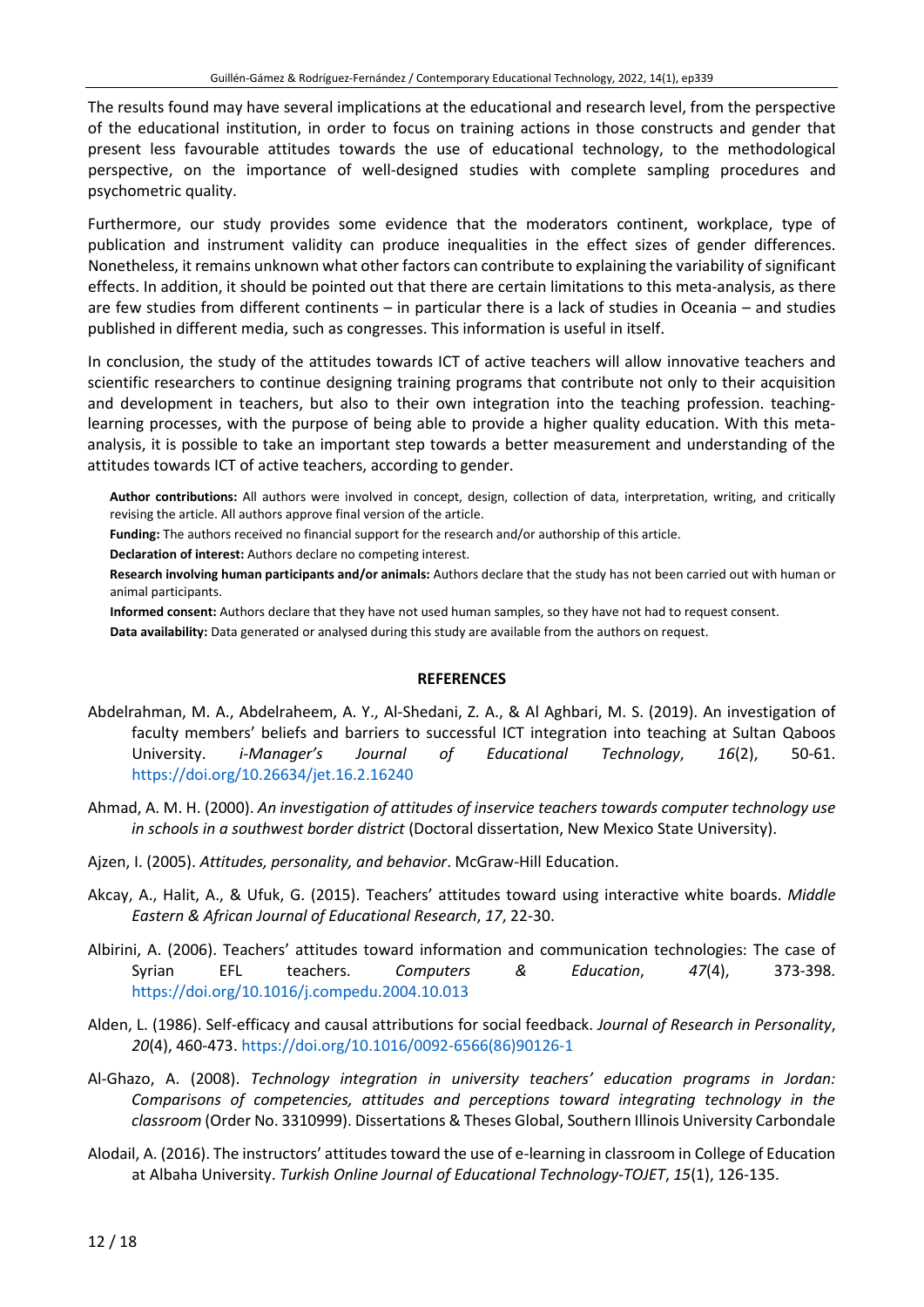- Alqahtani, M. M. (2019). *Self-efficacy and Factors Affecting the Levels of Technology Implementation among Teachers in Saudi Arabia* (Doctoral dissertation, Indiana State University).
- Alrasheedi, H. S. (2009). *Information and communication technology (ICT): Effects of gender and training among Kuwait teachers* (Doctoral dissertation, Ohio University).
- Alvarado, L. E., Aragón, R. R., & Bretones, F. D. (2020). Teachers' attitudes towards the introduction of ICT in Ecuadorian public schools. *TechTrends*, 1-8. <https://doi.org/10.1007/s11528-020-00483-7>
- Alzamil, O. (2003). *High schoolsocialstudiesteachers' attitudes and usage of instructional technology in Saudi Arabia* (Unpublished doctoral thesis, Faculty of Education, University of Arkansas, the USA).
- Alzidiyeen, N. J., Abdullah, A. G. K., Seedee, R., & Al-Shabatat, A. M. (2011). Gender and age differences in computer usage, competence, attitudes, self-efficacy, and anxiety among teachers in Jordan. *Elixir International Journal, 37*, 3782- 3789.
- Annaraja, P., & Joseph, N. M. (2006). Teacher trainees' attitude towards information and communication technology. *DESIDOC Journal of Library & Information Technology*, *26*(2), 37-40. <https://doi.org/10.14429/dbit.26.2.3678>
- Arques Rosas, R. (2013). Las actitudes del profesorado de música ante las Tecnologías de la Información y la Comunicación [The attitudes of music teachers towards Information and Communication Technologies] (Doctoral thesis, Education Faculty, University of Alicante, Spain).
- Awofala, A. O., Akinoso, S. O., & Fatade, A. O. (2017). Attitudes towards computer and computerself-efficacy as predictors of preservice mathematicsteachers' computer anxiety. *Acta Didactica Napocensia*, *10*(3), 91-108. <https://doi.org/10.24193/adn.10.3.9>
- Azmi, N. J., Hassan, I., Ab Rashid, R., Ahmad, Z., Aziz, N. A., & Nasidi, Q. Y. (2021). Gender Stereotype in Toy Advertisements on Social Networking Sites. *Online Journal of Communication and Media Technologies, 11*(4), e202122. <https://doi.org/10.30935/ojcmt/11212>
- Bakr, S. M. (2011). Attitudes of Egyptian teachers towards computers. *Contemporary Educational Technology*, *2*(4), 308-318. <https://doi.org/10.30935/cedtech/6061>
- Bandura, A. (1977). Self-efficacy: toward a unifying theory of behavioral change. *Psychological Review*, *84*(2), 191-215. <https://doi.org/10.1037/0033-295X.84.2.191>
- Bas, G., & Senturk, C. (2018). An evaluation of Technological Pedagogical Content Knowledge (TPACK) of inservice teachers: A study in Turkish public schools. *International Journal of Educational Technology*, *5*(2), 46-58.
- Bektas, M. (2016). The perceived self-efficacy of classroom teachers and preschool teachers for teaching with tablets. In *SHS Web of Conferences* (Vol. 26, p. 01091). EDP Sciences. <https://doi.org/10.1051/shsconf/20162601091>
- Birgin, O., Uzun, K., & Akar, S. G. M. (2020). Investigation of Turkish mathematics teachers' proficiency perceptions in using information and communication technologies in teaching. *Education and Information Technologies*, *25*(1), 487-507. <https://doi.org/10.1007/s10639-019-09977-1>
- Bozionelos, N. (2001). The relationship of instrumental and expressive traits with computer anxiety. *Personality and Individual Differences*, *31*(6), 955-974. [https://doi.org/10.1016/S0191-8869\(00\)00198-](https://doi.org/10.1016/S0191-8869(00)00198-7) [7](https://doi.org/10.1016/S0191-8869(00)00198-7)
- Burke, L. F. (2014). *Teachers' perceived self-efficacy in integrating technology into pedagogical practice and barriers to technology integration* (Doctoral dissertation, Johnson & Wales University).
- Cai, Z., Fan, X., & Du, J. (2017). Gender and attitudes toward technology use: A meta-analysis. *Computers & Education*, *105*, 1-13. <https://doi.org/10.1016/j.compedu.2016.11.003>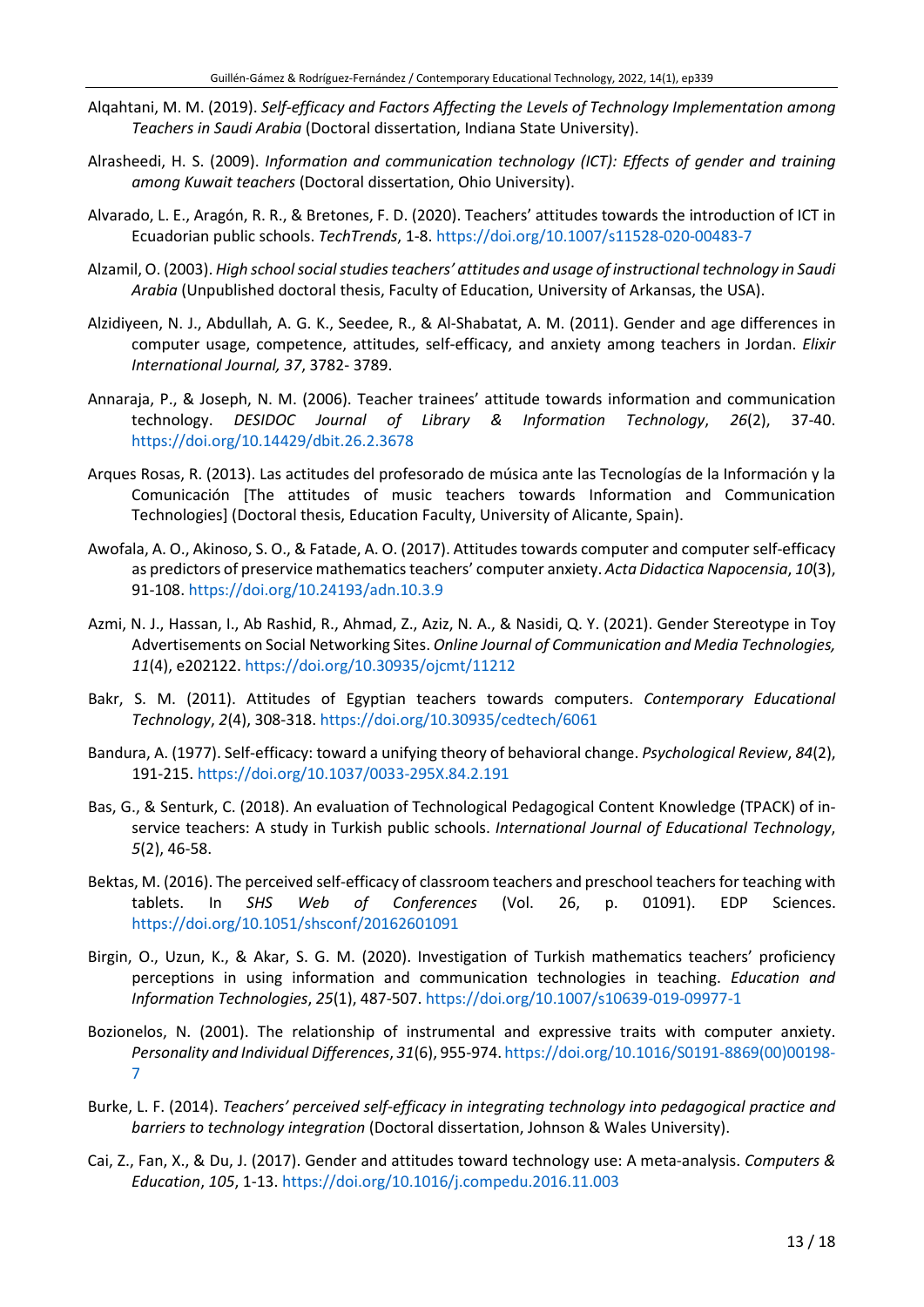- Çakir, T. (2014). The attitudes of preschool teachers and principals towards computer using. *The Anthropologist*, *18*(3), 735-744. <https://doi.org/10.1080/09720073.2014.11891604>
- Carpi, T., & Iacus, S. M. (2020). Is Japanese gendered language used on Twitter? A large scale study. *Online Journal of Communication and Media Technologies, 10*(4), e202024. <https://doi.org/10.30935/ojcmt/9141>
- Cavas, B., Cavas, P., Karaoglan, B., & Kisla, T. (2009). A study on science teachers' attitudes toward information and communications technologies in education. *Online Submission*, *8*(2), 1-13.
- Chou, C. (2003). Incidences and correlates of Internet anxiety among high school teachers in Taiwan. *Computers in Human Behavior*, *19*(6), 731-749. [https://doi.org/10.1016/S0747-5632\(03\)00010-4](https://doi.org/10.1016/S0747-5632(03)00010-4)
- Chua, S. L., Chen, D. T., & Wong, A. F. (1999). Computer anxiety and its correlates: a meta-analysis. *Computers in human behavior*, *15*(5), 609-623. [https://doi.org/10.1016/S0747-5632\(99\)00039-4](https://doi.org/10.1016/S0747-5632(99)00039-4)
- Cohen, J. (2013). *Statistical power analysis for the behavioral sciences*. Academic press. <https://doi.org/10.4324/9780203771587>
- Collis, B. (1999). Designing for differences: Cultural issues in the design of WWW-based course-support sites. *British Journal of Educational Technology*, *30*(3), 201-215. <https://doi.org/10.1111/1467-8535.00110>
- Compeau, D. R., & Higgins, C. A. (1995). Computer self-efficacy: Development of a measure and initial test. *MIS Quarterly, 19*(2), 189-211. <https://doi.org/10.2307/249688>
- Davies, M. W. (2004). Women clerical workers and the typewriter: The writing machine. In *Technology and Women's Voices* (pp. 34-43). Routledge.
- Deniz, L. (2007). Prospective class teachers' computer experiences and computer attitudes. *International Journal of Social Sciences*, *2*(2), 116-122.
- Denson, B. (2005). *Teacher attitudes toward technology* (Doctoral dissertation, Tennessee State University).
- DerSimonian, R., & Laird, N. (1986). Meta-analysis in clinical trials. *Controlled Clinical Trials*, *7*(3), 177-188. [https://doi.org/10.1016/0197-2456\(86\)90046-2](https://doi.org/10.1016/0197-2456(86)90046-2)
- Eagly, A. H., & Chaiken, S. (1998). Attitude structure and function. *The Handbook of Social Psychology*, *1*(2), 269-322.
- Edison, S. W., & Geissler, G. L. (2003). Measuring attitudes towards general technology: Antecedents, hypotheses and scale development. *Journal of Targeting, Measurement and Analysis for Marketing*, *12*(2), 137-156. <https://doi.org/10.1057/palgrave.jt.5740104>
- Eichenold, D. K. (2008). *Technology integration in Texas high school mathematics classes* (Doctoral dissertation, University of Houston).
- Embi, R. (2007). *Computer anxiety and computer self-efficacy among accounting educators at Universiti Teknologi MARA, Malaysia* (Doctoral dissertation, Virginia Tech).
- Fernández Batanero, J. M., & Bermejo Campos, B. (2012). Actitudes docentes hacia las TIC en centros de buenas prácticas educativas con orientación inclusiva [Teaching attitudes towards ICT in centers of good educational practices with an inclusive orientation]. *Enseñanza & Teaching: Journal Interuniversitaria de Didáctica, 30*(1), 45-61.
- González Sanmamed, M., Sangrà, A., & Muñoz-Carril, P. C. (2017). We can, we know how. But do we want to? Teaching attitudes towards ICT based on the level of technology integration in schools. *Technology*, *Pedagogy and Education*, *26*(5), 633-647. <https://doi.org/10.1080/1475939X.2017.1313775>
- Halder, S., & Chaudhuri, S. (2011). Computer self-efficacy and computer anxiety of trainee teachers: Issue of concern. *Proceedings of Episteme*, *4*, 1-7.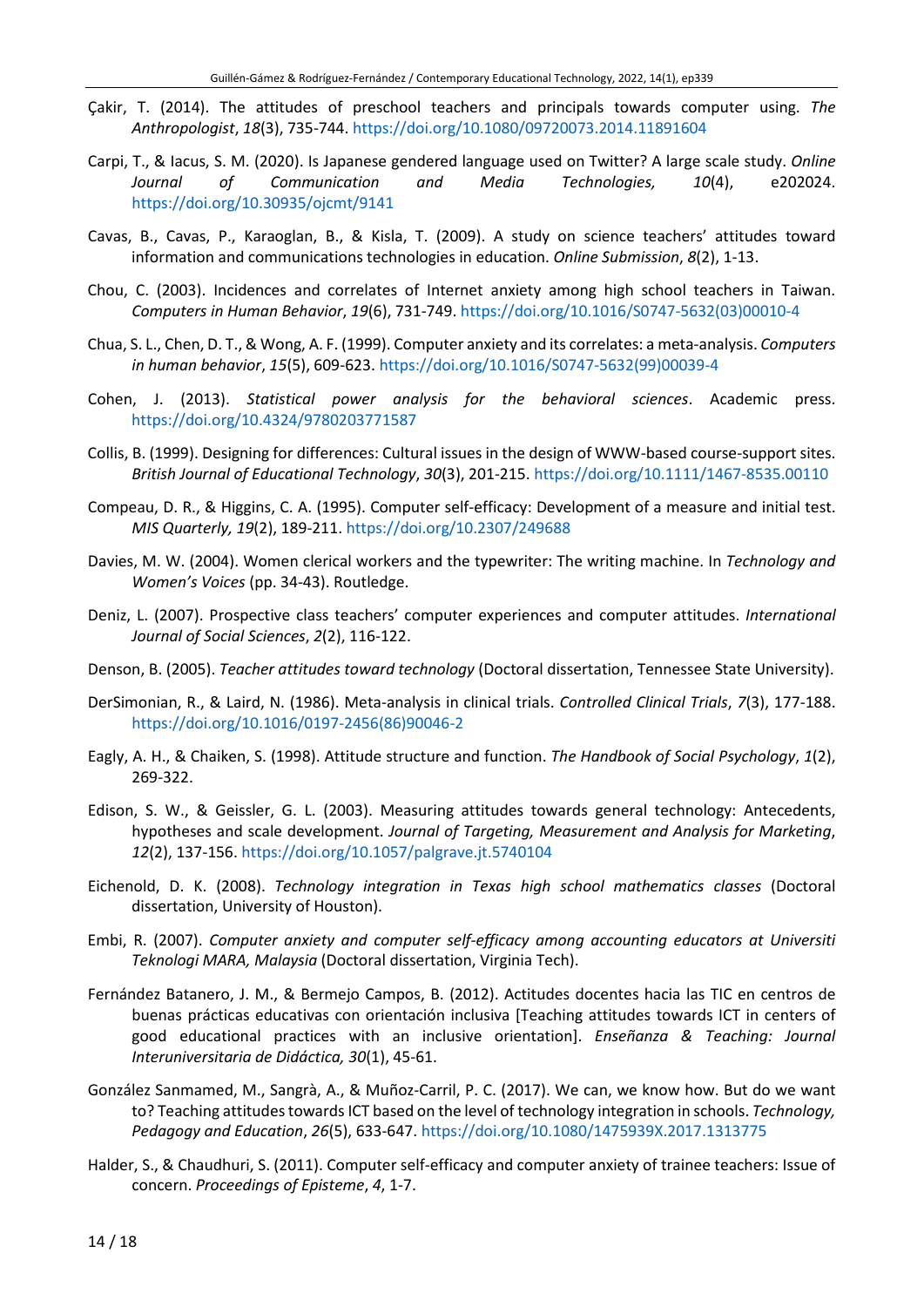- Hammack, R., & Ivey, T. (2017). Examining elementary teachers' engineering self-efficacy and engineering teacher efficacy. *School Science and Mathematics*, *117*(1-2), 52-62. <https://doi.org/10.1111/ssm.12205>
- Hedges, L., & Olkin, I. (1985). Statistical methods for meta-analysis. Academic.
- Helms, D. (2004). *First-and second-year K–12 teachers' computer self-efficacy beliefs and level of technology implementation* (Doctoral dissertation, Pepperdine University).
- Higgins, J. P., Thompson, S. G., Deeks, J. J., & Altman, D. G. (2003). Measuring inconsistency in meta-analyses. *Bmj*, *327*(7414), 557-560. <https://doi.org/10.1136/bmj.327.7414.557>
- Hong, K. S., & Koh, C. K. (2002). Computer anxiety and attitudes toward computers among rural secondary school teachers: A Malaysian perspective. *Journal of Research on Technology in Education*, *35*(1), 27- 48. <https://doi.org/10.1080/15391523.2002.10782368>
- Islahi, F. (2019). Exploring teacher attitude towards information technology with a gender perspective. *Contemporary Educational Technology*, *10*(1), 37-54. <https://doi.org/10.30935/cet.512527>
- Jegede, P. O. (2007). Factors in computer self-efficacy among Nigerian college of education teachers. *Journal of Psychology in Africa*, *17*(1-2), 39-44. <https://doi.org/10.1080/14330237.2007.10820142>
- Johnson, S.J. (2001). *Faculty attitudes toward educational technology: An extension of Bullard's analysis of selected variables* (Doctoral dissertation, Nova Southeastern University).
- Kabataş, S., & Karaoğlan Yılmaz, F. G. (2018). Öğretmenlerin yaşam boyu öğrenme tutumlarının eğitim teknolojileri standartlarına yönelik öz-yeterlikleri açısından değerlendirilmesi [Evaluation of teachers' lifelong learning attitudes in terms of selfefficacy towards the standards of educational technology]. *Bartın Üniversitesi Eğitim Fakültesi Dergisi*, *7*(2), 588-608. <https://doi.org/10.14686/buefad.405661>
- Kagima, L. K., & Hausafus, C. O. (2000). Integration of electronic communication in higher education: Contributions of faculty computer self-efficacy. *The Internet and Higher Education*, *2*(4), 221-235. [https://doi.org/10.1016/S1096-7516\(00\)00027-0](https://doi.org/10.1016/S1096-7516(00)00027-0)
- Kahraman, S., & Yilmaz, Z. A. (2018). In-service teachers' internet self-efficacy: A re-examination of gender differences. *Turkish Online Journal of Distance Education*, *19*(2), 72-85. <https://doi.org/10.17718/tojde.415675>
- Kemp, C.R. (2002). *Urban school teachers' self-efficacy beliefs and practices, innovation practices, and related factors in integrating technology* (Doctoral dissertation, Indiana University of Pennsylvania).
- Kiliç, D. B. Ç. (2015). Music teachers computer anxiety and self-efficacy. *Educational Research and Reviews*, *10*(11), 1547-1559. <https://doi.org/10.5897/ERR2015.2235>
- Kilinc, E., Kilinc, S., Kaya, M., Başer, E., Türküresin, H. E., & Kesten, A. (2016). Teachers' attitudes toward the use of technology in social studies teaching. *Research in Social Sciences and Technology*, *1*(1), 59-76. <https://doi.org/10.46303/ressat.01.01.3>
- Kpolovie, P. J., & Awusaku, O. K. (2016). ICT adoption attitude of lecturers. *European Journal of Computer Science and Information Technology*, *4*(5), 9-57.
- Kretschmann, R. (2015). Physical education teachers' subjective theories about integrating Information and Communication Technology (ICT) into physical education. *Turkish Online Journal of Educational Technology-TOJET*, *14*(1), 68-96.
- Lee, C. H., Cook, S., Lee, J. S., & Han, B. (2016). Comparison of two meta-analysis methods: Inverse-varianceweighted average and weighted sum of Z-scores. *Genomics & informatics*, *14*(4), 173-180. <https://doi.org/10.5808/GI.2016.14.4.173>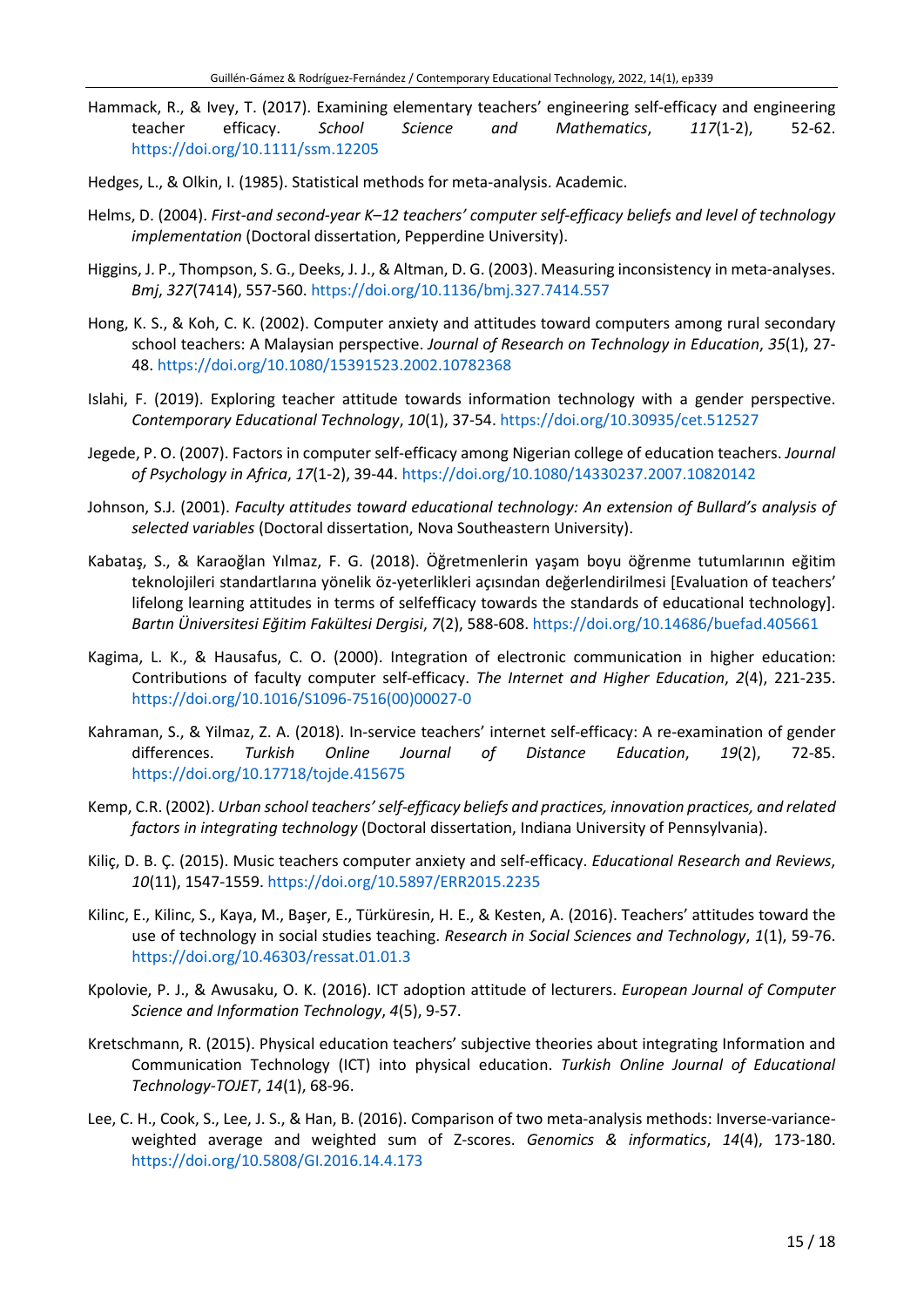- Li, N., & Kirkup, G. (2007). Gender and cultural differences in Internet use: A study of China and the UK. *Computers & Education*, *48*(2), 301-317. <https://doi.org/10.1016/j.compedu.2005.01.007>
- Liao, Y. K. C. (1999). Gender differences on attitudes toward computers: A meta-analysis. In *Society for Information Technology & Teacher Education International Conference* (pp. 1388-1393). Association for the Advancement of Computing in Education (AACE).
- Lin, T. C., Tsai, C. C., Chai, C. S., & Lee, M. H. (2013). Identifying science teachers' perceptions of Technological Pedagogical And Content Knowledge (TPACK). *Journal of Science Education and Technology*, *22*(3), 325- 336. <http://www.doi.org/10.1007/s10956-012-9396-6>
- Loyd, B. H., & Gressard, C. (1984). Reliability and factorial validity of computer attitude scales. *Educational and Psychological Measurement*, *44*(2), 501-505. <https://doi.org/10.1177/0013164484442033>
- Marbán, J. M., & Mulenga, E. M. (2019). Pre-service primary teachers' teaching styles and attitudes towards the use of technology in mathematics classrooms. *International Electronic Journal of Mathematics Education, 14*(2), 253-263. <https://doi.org/10.29333/iejme/5649>
- Moreira-Fontán, E., García-Señorán, M., Conde-Rodríguez, Á., & González, A. (2019). Teachers' ICT-related self-efficacy, job resources, and positive emotions: Their structural relations with autonomous motivation and work engagement. *Computers & Education*, *134*, 63-77. <https://doi.org/10.1016/j.compedu.2019.02.007>
- Njiku, J., Maniraho, J. F., & Mutarutinya, V. (2019). Understanding teachers' attitude towards computer technology integration in education: A review of literature. *Education and Information Technologies*, *24*(5), 3041-3052. <https://doi.org/10.1007/s10639-019-09917-z>
- Noori, A. (2019). Attitudes of Afghan EFL lecturers toward instructional technology. *TechTrends*, *63*(2), 170- 178. <https://doi.org/10.1007/s11528-018-0347-9>
- Norman, R. (1975). Affective-cognitive consistency, attitudes, conformity, and behavior. *Journal of Personality and Social Psychology*, *32*(1), 83. <https://doi.org/10.1037/h0076865>
- Olafare, F. O., Adeyanju, L. O., & Fakorede, S. O. A. (2018). Colleges of Education Lecturers Attitude Towards the Use of Information and Communication Technology in Nigeria. *MOJES: Malaysian Online Journal of Educational Sciences*, *5*(4), 1-12.
- Olafare, O., Ibironke, E. S., Oladipo, T., & Olumorin, C. O. (2020). Teachers'attitudes towards information and communication technology usage for instructional delivery. *Nigerian Online Journal of Educational Sciences and Technology*, *1*(2), 49-56.
- Olanrewaju, M. K., Musa, S., & Kabir, Z. M. (2020). Analysis of lecturers'attitude towards integration of icts in teaching university students in yobe state, nigeria. *Indonesian Journal of Science and Education*, *4*(1), 57-66. <https://doi.org/10.31002/ijose.v4i1.2018>
- Onasanya, S. A., Shehu, R. A., Oduwaiye, R. O., & Shehu, L. A. (2010). Higher institutions lecturers' attitude towards integration of ICT into teaching and research in Nigeria. *Research Journal of Information Technology*, *2*(1), 1-10. <https://doi.org/10.3923/rjit.2010.1.10>
- Ostrom, T. M. (1969). The relationship between the affective, behavioral, and cognitive components of attitude. *Journal of Experimental Social Psychology*, *5*(1), 12-30. [https://doi.org/10.1016/0022-](https://doi.org/10.1016/0022-1031(69)90003-1) [1031\(69\)90003-1](https://doi.org/10.1016/0022-1031(69)90003-1)
- Öztürk, E. (2018). A study of primary school teachers' and Turkish language teachers' anxiety about tablet PC assisted teaching. *International Education Studies*, *11*(6), 66-72. <https://doi.org/10.5539/ies.v11n6p66>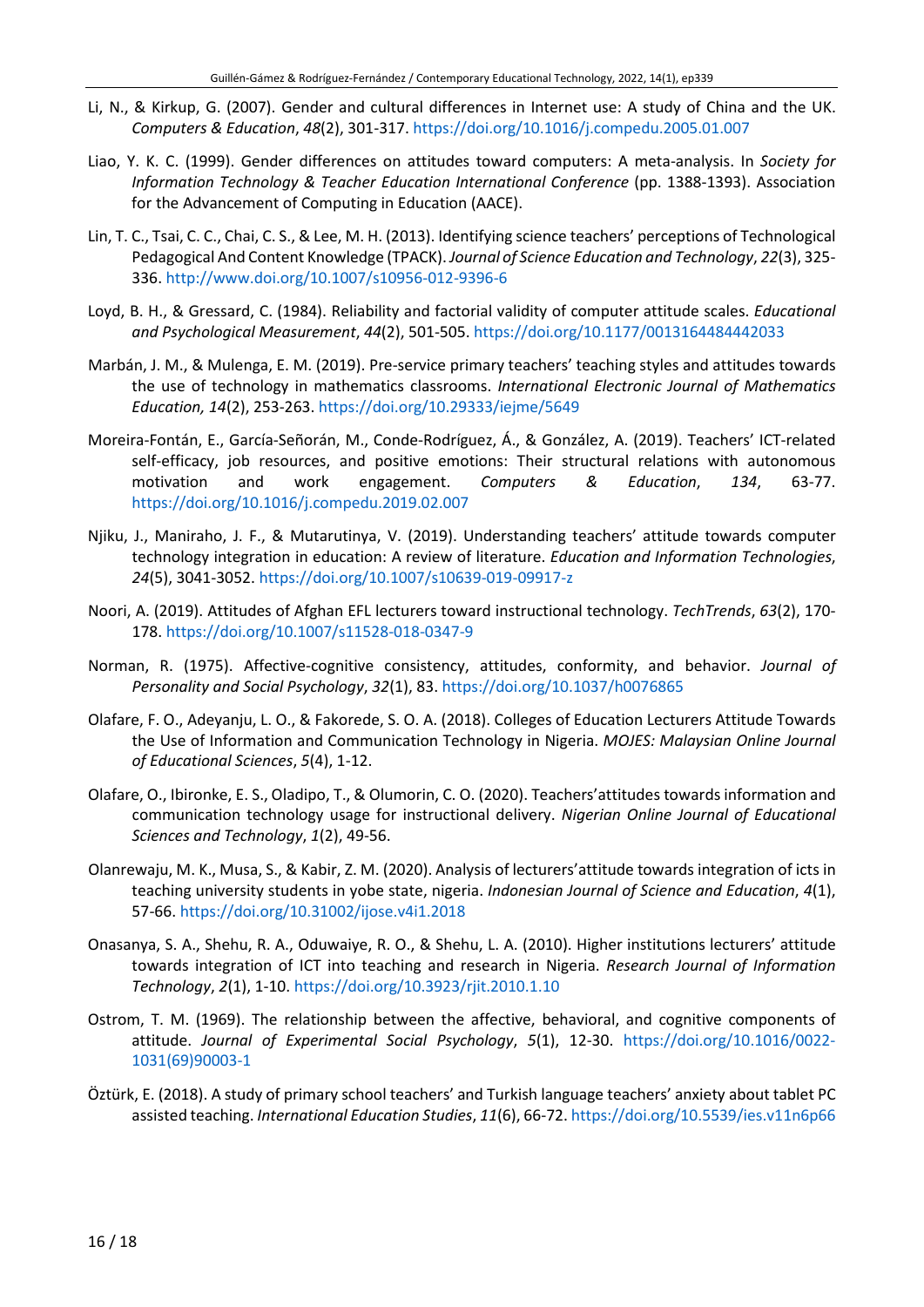- Papaioannou, P., & Charalambous, K. (2011). Principals' attitudes towards ICT and their perceptions about the factors that facilitate or inhibit ICT integration in primary schools of Cyprus. *Journal of Information Technology Education: Research*, *10*(1), 349-369. <https://doi.org/10.28945/1530>
- Pavlou, V., & Vryonides, M. (2009). Understanding factors that influence teachers' acceptance of technology and actual computer use for teaching: the case of Greece. *Mediterranean Journal of Educational Studies, 14*(2), 5-25.
- Phan, T., Paul, M., & Zhu, M. (2021). The role of teaching goals and instructional technology perceptions in faculty members' technology use. *Contemporary Educational Technology, 13*(3), ep307. <https://doi.org/10.30935/cedtech/10885>
- Rodríguez-Hoyos, C., Fueyo Gutiérrez, A., & Hevia Artime, I. (2021). The digital skills of teachers for innovating in university teaching. *Pixel-Bit. Revista De Medios Y Educación, 61*, 71-97. <https://doi.org/10.12795/pixelbit.86305>
- Sarfo, F. K., Amankwah, F., & Konin, D. (2017). Computer self-efficacy among senior high school teachers in Ghana and the functionality of demographic variables on their computer self-efficacy. *Turkish Online Journal of Educational Technology-TOJET*, *16*(1), 19-31.
- Scherer, R., & Siddiq, F. (2015). Revisiting teachers' computer self-efficacy: A differentiated view on gender differences. *Computers in Human Behavior*, *53*, 48-57. <https://doi.org/10.1016/j.chb.2015.06.038>
- Semerci, A., & Aydin, M. K. (2018). Examining high school teachers' attitudes towards ICT use in education. *International Journal of Progressive Education*, *14*(2), 93-105. <http://doi.org/10.29329/ijpe.2018.139.7>
- Shapka, J. D., & Ferrari, M. (2003). Computer-related attitudes and actions of teacher candidates. *Computers in Human Behavior*, *19*(3), 319-334. [https://doi.org/10.1016/S0747-5632\(02\)00059-6](https://doi.org/10.1016/S0747-5632(02)00059-6)
- Sieverding, M., & Koch, S. C. (2009). (Self-) Evaluation of computer competence: How gender matters. *Computers & Education*, *52*(3), 696-701. <https://doi.org/10.1016/j.compedu.2008.11.016>
- Simsek, A. (2011). The relationship between computer anxiety and computerself-efficacy. *Online Submission*, *2*(3), 177-187. <https://doi.org/10.30935/cedtech/6052>
- Tezci, E. (2010). Attitudes and knowledge level of teachers in ICT use: The case of Turkish teachers. *Journal of Human Sciences*, *7*(2), 19-44.
- Tuncer, M. (2012). Investigation of effects of computer anxiety and internet attitudes on computer selfefficacy. *International Journal of Social Science, 5*(4), 205-222. [https://doi.org/10.9761/jasss\\_156](https://doi.org/10.9761/jasss_156)
- Tweed, S. R. (2013). *Technology implementation: Teacher age, experience, self-efficacy, and professional development as related to classroom technology integration* (Doctoral dissertation, East Tennessee State University).
- Ünal, B., Kavanoz, S., Güler, A., & Karabulut, N. (2019). High school students' attitudes towardsICT and media tools in learning English and academic self-efficacy beliefs. *RumeliDE Dil ve Edebiyat Araştırmaları Dergisi*, (17), 298-308. <https://doi.org/10.29000/rumelide.656758>
- Valdés-Cuervo, Á. A., Arreola-Olivarría, C. G., Angulo-Armenta, J., Carlos-Martínez, E. A., & García-López, R. I. (2011). Actitudes de docentes de educación básica hacia las TIC [Attitudes of basic education teachers towards ICT]. *Magis. Journal Internacional de Investigación en Educación*, *3*(6), 379-392.
- Vega-Gea, E., Calmaestra, J., & Ortega-Ruiz, R. (2021). Teacher perception on the use of ICT in inclusive education. *Pixel-Bit. Revista De Medios Y Educación, 62*, 235-268. <https://doi.org/10.12795/pixelbit.90323>
- Velasquez, N. J. (2002). *An exploration of teacher attitude, skill and tools as predictors for the integration of technology in the K-12 classroom* (Doctoral dissertation, Nevada University).